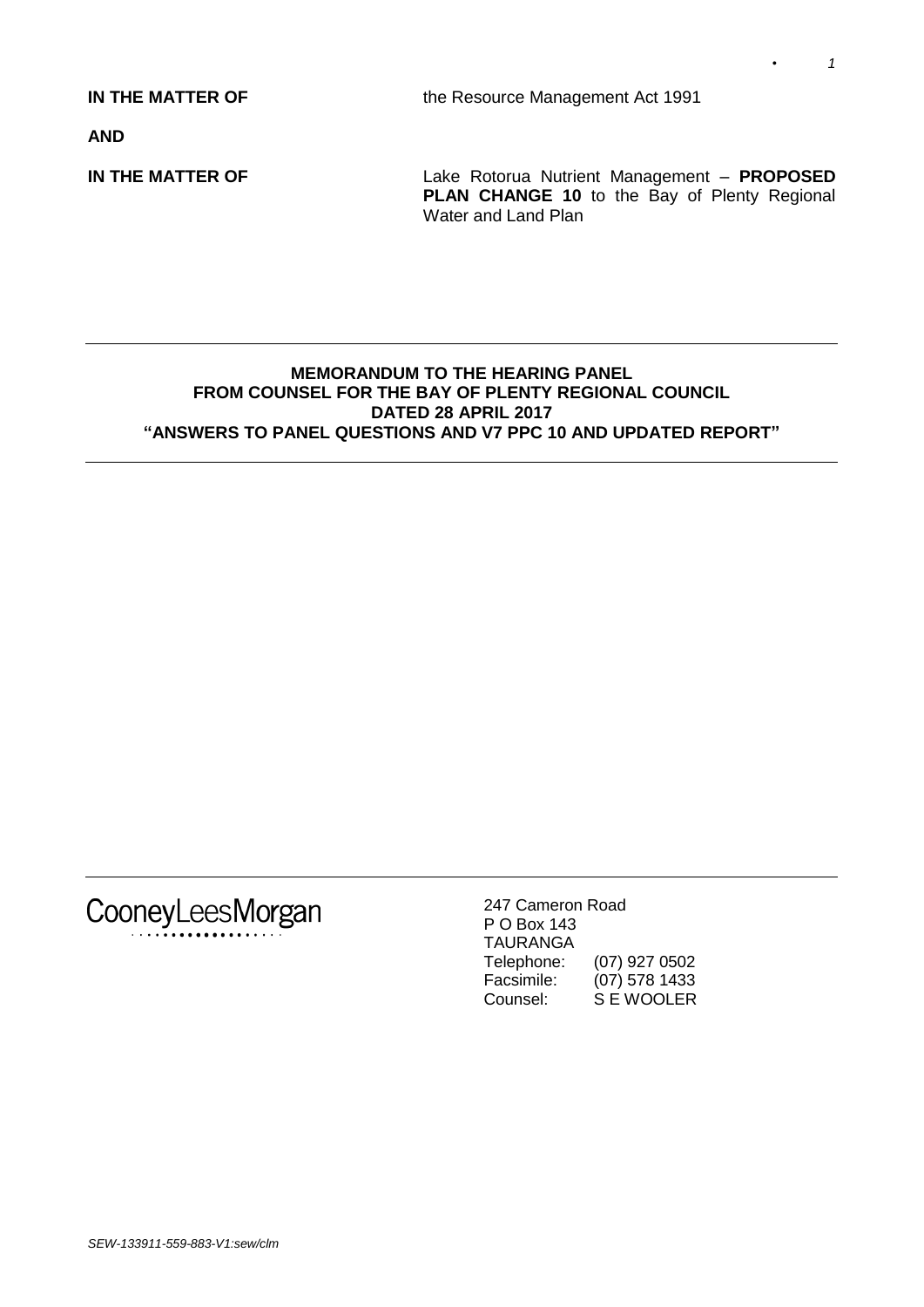## **"ANSWERS TO PANEL QUESTIONS AND V7 PPC 10 AND UPDATED REPORT"**

### **MAY IT PLEASE THE HEARING COMMISSIONERS**

### **Introduction**

- 1. We refer to the questions provided from the Panel via **Memorandum 9** dated 21 April 2017, and subsequent clarification from Commissioner Cowie.
- 2. The questions are set out below for ease of reference, and the answers are provided in numerical order. We are happy to address this when the hearing recommences if required.

[1] What is the basis for the Government funding for the implementation of PC10? Are there any particular requirements of any funding agreement that the Regional Council has to adhere to?

[2] What activities are specifically targeted by the Government funding referred to in (1) above?

[3] The Council proposes that larger non benchmarked properties would be allocated the sector average – is this fair? What would be the consequences of allocating the  $90<sub>th</sub>$  or 95th percentiles instead?

[4] Why is the basis for the Regional Council advising us that it is not able to purchase land in the Lake Rotorua catchment?

[5] What do Bay of Plenty Regional Council Farm Quality Programme, Environmental Programme and Property Plans (as required via different rules in the Regional Land and Water Plan) involve / cover? Approximately how many farms within the catchment would already have one of these in place for their farm?

[6] Please explain how for farms 1 and 7 shown in Appendix 11 from Sandra Barns, in the Council memorandum dated 22 March 2017 the current kg of kgN/ha/year exceeds the benchmark for the farms?

[7] Please provide a concise summary of the particular provisions that apply to tangata whenua ancestral lands in Plan Change 1 to the Waikato Regional Plan. The Commissioners realise

that submissions on this Plan Change are yet to be heard, so there is no requirement to discuss the weight to be given to the provisions.

[8] Please explain when Rule LLR8 is intended to commence as it is unclear. There appears to be a disconnect with the Table on Page 13 of the Plan Change.

[9] Are there any unintended deletions that have been recommended to Rule 11 that should be reconsidered?

[10] Why do nutrient management plans require detail of effluent management, gorse management and water irrigation management?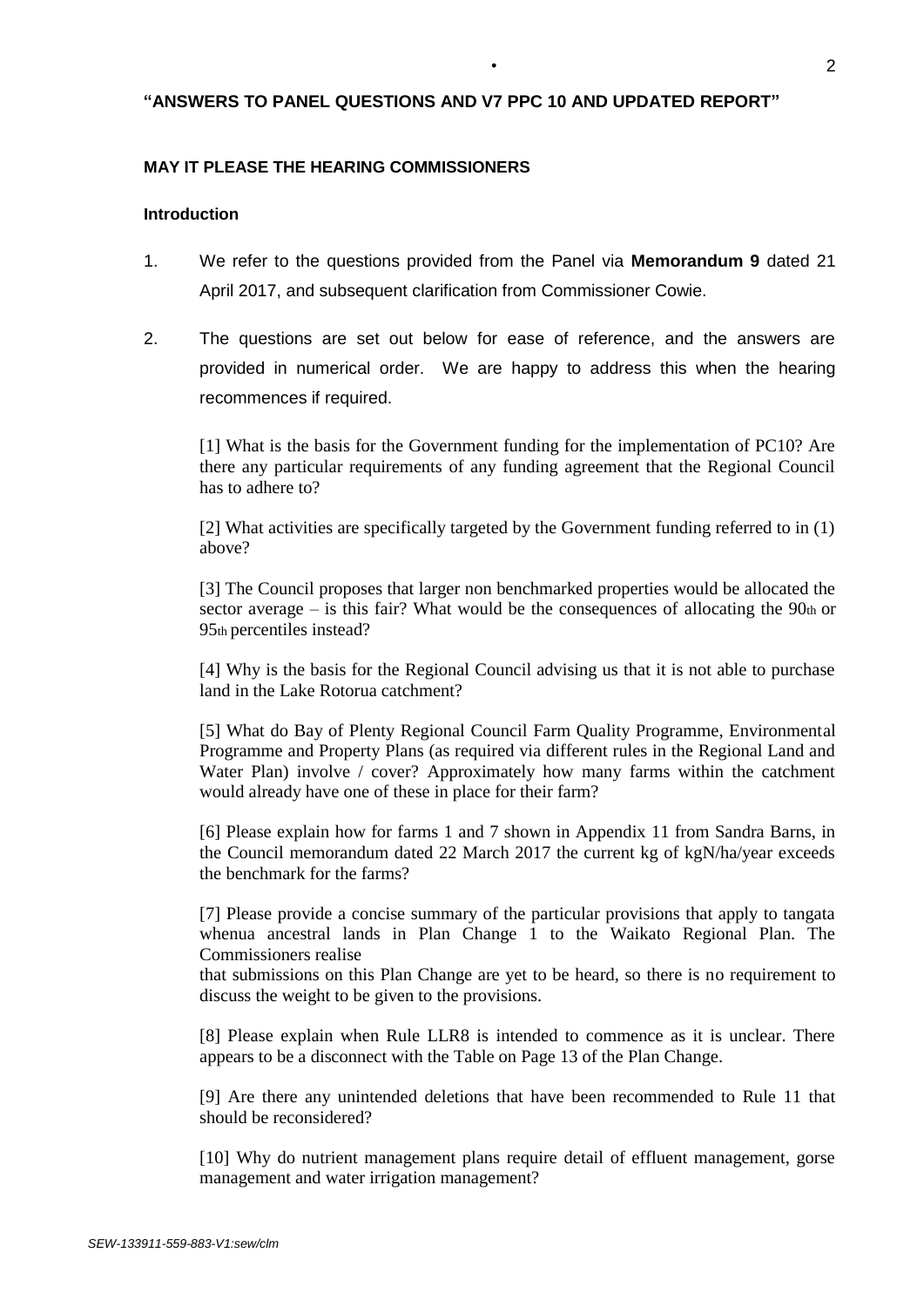[11] Please update the integrated framework to reflect the application of Overseer version6.3. To what extent do these new numbers mean that proportionately greater contributions to the 2032 nitrogen catchment load target are expected from the dairying and drystock sectors, and from the incentives scheme?

[12] What would the potential consequences be of enabling land presently in forestry, bush or scrub to be developed for drystock farming up until about 1 April 2020 (assuming this land is then provided the sector average for drystock)? If this was provided for, about how much land would the Council actually expect to be converted to drystock farming? How much of this might be land owned or managed by tangata whenua?

- 3. We also **include** an additional s42A report and accompanying recommended track changes version 7 of PPC 10 (by way of the *pdf* version in the email filing this memorandum). This shows the additions since the original s42A report in red text for ease of reference. Subject to any final points of the Panel this is a comprehensive set of the final recommendations.
- 4. We will be providing legal submissions in closing under separate cover.

### **28 April 2017**

# **S E Wooler**

.

Counsel for the Regional Council

\_\_\_\_\_\_\_\_\_\_\_\_\_\_\_\_\_\_\_\_\_\_\_\_\_\_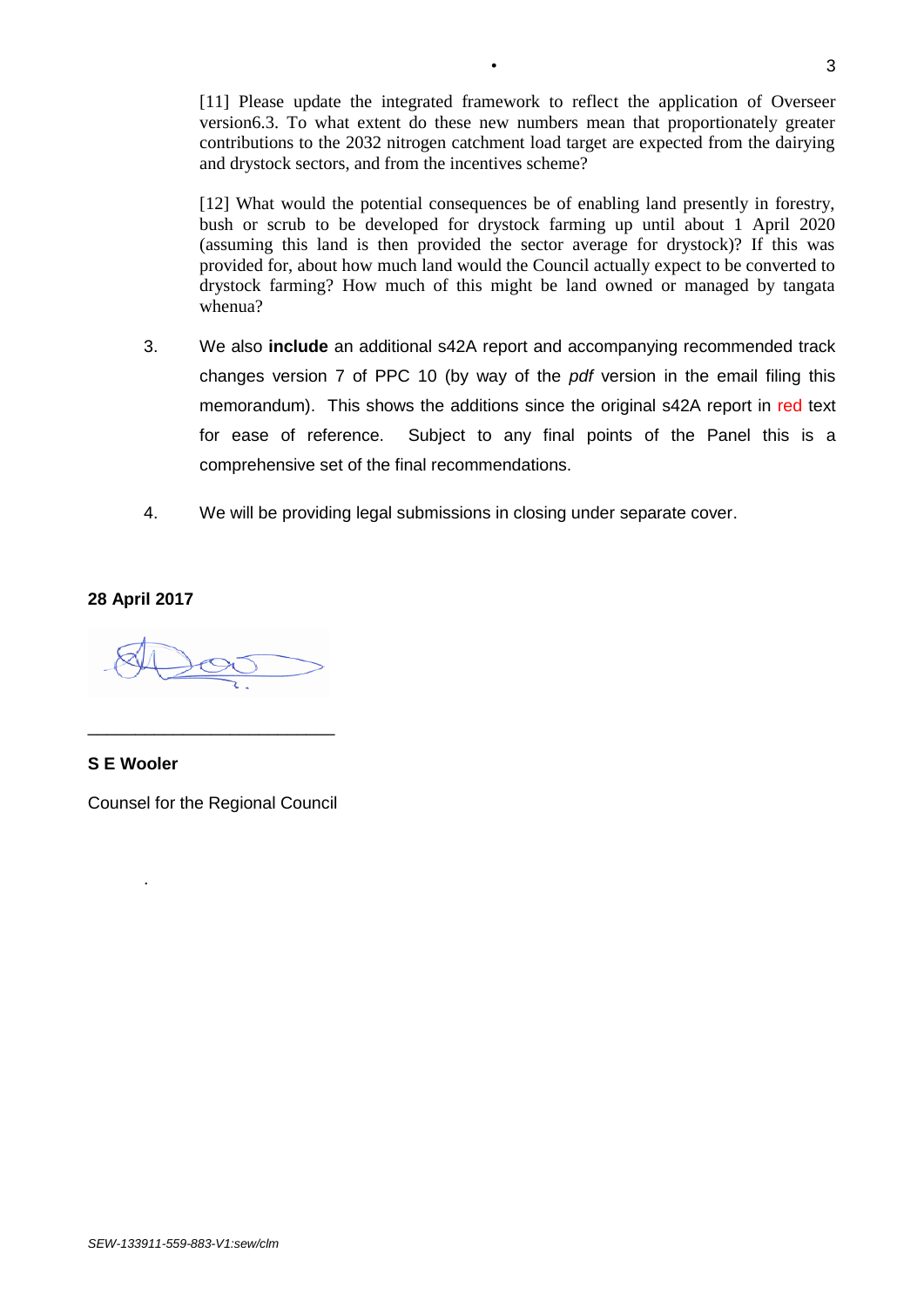## **[1] What is the basis for the Government funding for the implementation of PC10? Are there any particular requirements of any funding agreement that the Regional Council has to adhere to?**

# **[2] What activities are specifically targeted by the Government funding referred to in (1) above?**

The background to the Funding Deed is briefly explained in Mr Lamb's Evidence in Chief (para 19 to 23). Further to this, at the time of the return of the Te Arawa Lakes a memorandum of understanding was signed by the participants in the Rotorua Lakes Programme and the Crown. This recognised the water quality issues that accompanied the return of the taonga and provided the basis for the Crown Funding Deed.

The Funding Deed states: "The Crown has agreed to provide up to \$72.1 million, being a 50% contribution, towards the cost of securing outcomes to improve the water quality of the Priority Lakes, subject to BOPRC and RDC matching the Crown's contribution."

Crown funding has been provided on the basis of the Integrated Framework – of which implementation of PPC10 is a critical part. The funding contributes on a 50% share basis to the:

- 1. Community share of the Integrated Framework: incentives scheme (\$40 million), engineering and gorse
- 2. Advice and Support function (\$2.2 million)
- 3. Research into low nitrogen loss land uses. (\$3.3 million)

Of these, item 2 is specifically related to implementing PPC10 as the Advice and Support funding supports farmers obtaining a Nutrient Management Plan. The other items are part of the context within which PPC10 sits. All items are part of delivering the sustainable lake load.

The Cabinet reports that secured the Funding Deed are not available to Council under Cabinet rules. However, at various times in relation to specific projects Council has requested information to guide decisions, has contributed material and has provided responses to Ministerial enquiries<sup>1</sup>.

All interventions designed to secure the outcomes need to be approved through annual and three year work programmes. These are approved by RTALSG and the Crown. The Funding Deed has monitoring and reporting requirements against the work programmes and related funding.

The Crown Funding is subject to appropriation. Under the Funding Deed appropriation the Crown has noted the following:

- The scope of the appropriation is limited to maintaining and improving the water quality of the Rotorua Lakes
- Crown funding cannot go towards purposes outside of this (i.e. economic development)
- The general Cabinet principle is that where any reprioritisation of resources raises significant policy issues (i.e. noticeable change in the price, quantity or standard of what is purchased though the appropriation) it should be referred to cabinet
- The nature of significant policy issues would include:
	- o Changing the nutrient reduction targets for the priority lakes
	- o Changing the TLI of the priority lakes
	- o Extending the timeframe for the programme
	- $\circ$  Reallocation of substantial sum of funds to a new intervention such as the previous proposal to reallocate funds to incentive land use/land management change in the Rotorua catchment.

-

 $1$  The nature of the questions also provides guidance to staff  $-$  such as "Will the incentives funds be used for things that farmers should be doing anyway?" and "How will the "above the line" funding work? Why is the funding not all "below the line"? Why should it assist farmers with "on farm" actions?"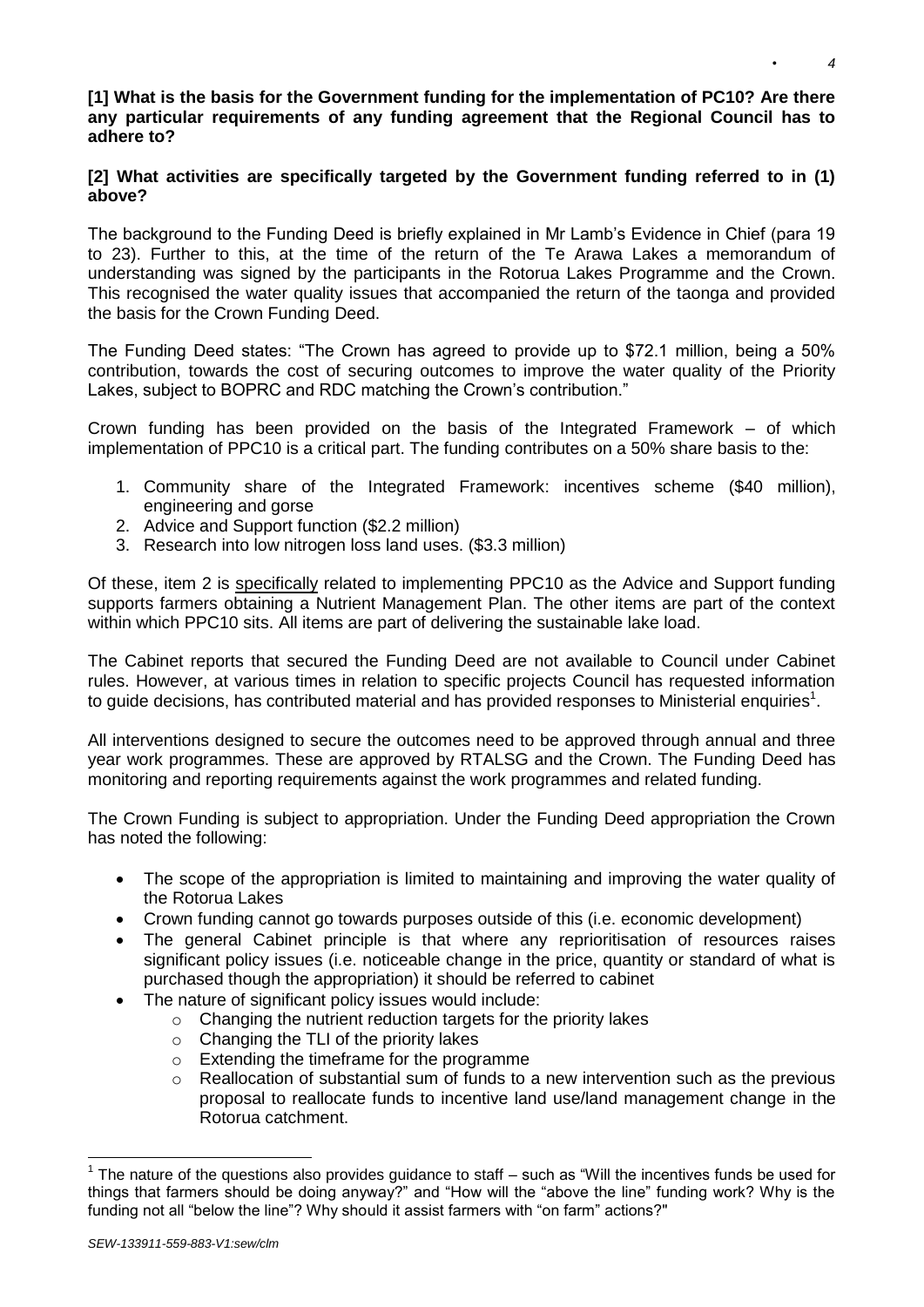Given that funding is reliant on achieving water quality improvements, not changing the nutrient reduction targets or timeframes, or undertaking other significant policy changes, there can be no assumption that there would be any continuation of funding unless these matters were assured. At the very least it would require a review by Cabinet and (as indicated in footnote (1)) there should be no assumption that funding would be provided to assist farmers to meet regulatory or best practice responsibilities.

As identified in the above bpts, the Incentives Scheme proposal was a significant shift in funding arrangements. Crown officials have reviewed all material related to the Incentives Scheme.

Specific advice has also been received on the Advice and Support function. It was agreed that \$2.75 million of Crown funding (the 50% share of \$5.5m) will be used for 'above the line' land management change to meet nitrogen discharge allowances, through farm business planning and trials of low nitrogen land use. Direct funding for on farm infrastructure and works was not supported.

All projects within the Integrated Framework have been scrutinised by the Programme Steering Group which includes an executive level official from MfE.

### **[3] The Council proposes that larger non benchmarked properties would be allocated the sector average – is this fair? What would be the consequences of allocating the 90th or 95th percentiles instead?**

The allocation data is based on a methodology that pushes high loss properties to the upper range and allows lower loss properties (refer discussions on underutilised land) to lift to the lower range boundary. The average of this relationship for the Drystock sector is 25.6 kgN/ha. Because a number of blocks receive increases the methodology requires non-benchmarked blocks to be given 24.7 kgN/ha to balance the equation and to match the agreed sector reduction.

### **Is this fair?**

Material has been provided to the Panel on differing settings for the non-benchmarked allocation - *TOPIC: Non-Benchmarked Averaging Approach to NDA* filed 3 April 2017. This material discusses the equity and fairness issue and Council's view on this point. The key point being that a comparison of size classes shows that the 24.7 kgN/ha is most likely less than what would have been benchmarked for the larger properties. It could then be said to be unfair in that using size classes would be fairer.

As noted in the 3 April 2017 material a range of compromises have had to be made to reach a workable solution and applying this average is one of these. The mechanism allows property owners to seek a higher level – their actual level - based on evidence. This is most likely to apply to the larger, more commercial properties. This would be considered to be a fair and reasonable outcome by Council.

As the 3 April 2017 material notes: "*On this basis it would be unfair to provide all non-benchmarked properties with the lowest figure available or a lower figure as this implies a level of 'punitive' allocation rather than the best attempt to estimate what the most likely level would be had the process been completed.*"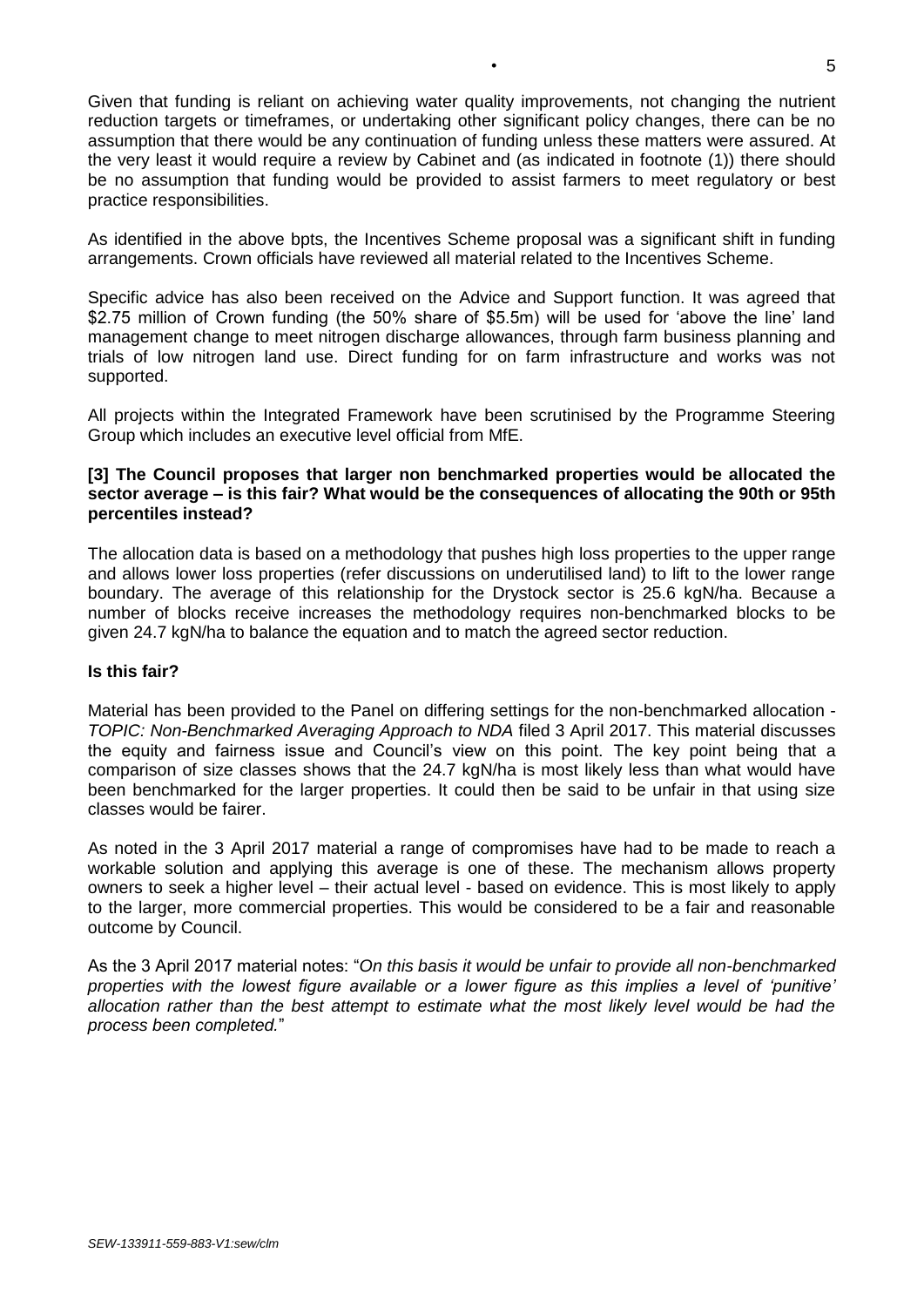# **What would be the consequences of allocating the 90th or 95th percentiles instead?**

Calculating percentiles given the methodology applied above is difficult but a reasonable approximation can be made by simply using 90% and 95% of the non-benchmarked allocation 24.7 kgN/ha.

The 3 April 2017 material used three alternative settings:

- 1. Allocate benchmarked nitrogen loss by size class to non-benchmarked land
- 2. Allocate the bottom of the Drystock range (18 kgN/ha) to non-benchmarked land
- 3. Allocate 22 kgN/ha to non-benchmarked land

In comparison to this the 90% and 95% nitrogen allocations would be 22.2 kgN/ha and 23.5 kgN/ha. Using the same methodology produces the following figures:

| kgN/ha<br>allocation                           | 18   | 22   | 22.2 | 23.5 |
|------------------------------------------------|------|------|------|------|
| Application to<br>4085 ha                      | 73.5 | 89.9 | 90.7 | 96.0 |
| Difference to 24.7<br>kgN/ha                   | 27.4 | 11.0 | 10.2 | 4.9  |
| Less size class<br>applications to<br>increase | 15.5 | 6.4  | 5.9  | 3.0  |
| <b>Result nominal</b><br>surplus               | 11.9 | 4.6  | 4.3  | 1.9  |

The consequences in the sense of impacts on properties would be dependent on the ability to apply for a higher level based on the process outlined in Schedule LR One. Under these provisions a property could apply for an NDA based on evidence of activities during the benchmarking years. It is assumed that the larger, more commercial properties will follow this course of action. For smaller properties there may be no impact as they may choose to operate at permitted activity levels.

In terms of the ability to reallocate nitrogen there is some nominal surplus generated by this approach – dependent on the level of allocation chosen.

# **[4] Why is the basis for the Regional Council advising us that it is not able to purchase land in the Lake Rotorua catchment?**

The short answer to Question 4 is that the purchase of land in the Lake Rotorua groundwater catchment would result in tax tainting of Council's other entities and would require Cabinet approval under the terms of the Crown Funding Deed. The explanation and risks of these matters are set out below

When Council established the Incentives Scheme and its governance entity consideration was given to a range of matters. Key amongst these was the need to start the project as soon as possible given the commitment being made around the 2022 timeframe. The decision was made to go with a committee of Council rather than a trust which would have taken longer to set up and to establish momentum<sup>2</sup>. Establishing a trust (as a council controlled organisation) would have required community consultation under the provisions of the Local Government Act 2002.

-

<sup>&</sup>lt;sup>2</sup> http://www.boprc.govt.nz/media/367980/bay-of-plenty-regional-council-agenda-thursday-26-june-2014.pdf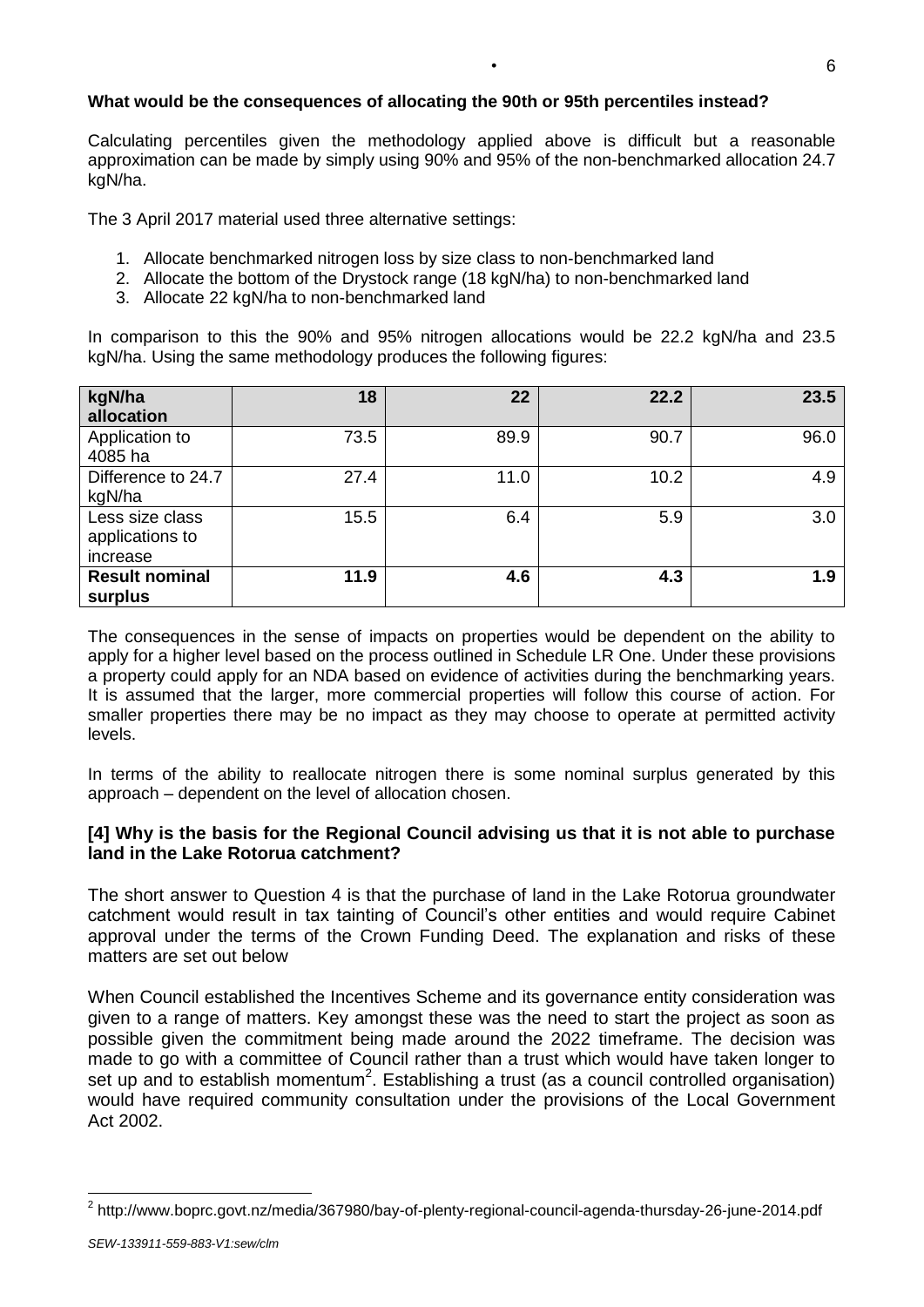As the Incentives Board (now renamed as the Incentives Committee) is a part of Council its activities needed to be considered alongside other activities – specifically the Council's Council Controlled Organisation – Quayside Holdings Ltd. Quayside holds significant investments and assets on behalf of Council - over \$1 billion, and in particular more than 50% of the Port of Tauranga Limited (POTL). Council, through the Incentives Committee, could conceivably purchase land and hold it for regional park or other amenity purposes. However if it was to purchase, undertake land use change and on-sell land<sup>3</sup> it raises the potential for Council to be viewed as being a trader of land or a developer.

The tax tainting and land dealing rules under the Income Tax Act would then apply. This opens up risks for transaction being carried out by the Port of Tauranga Limited as they are more than 50% owned by Council. Any resulting gain from land acquired and then sold by POTL would then be taxable. Consistent advice on this matter has been to avoid any member of the Council Group of entities (see diagram below) undertaking activities that could "taint" land owned by POTL. Quayside also owns substantial industrial land holdings at Rangiuru to which the risk applies.



Council does have the option of moving the incentives project to a trust so that the tax tainting risk is reduced. It is similarly noted (see Question 1) that this would be a significant change under the Funding Deed that would also require Cabinet approval.

In relation to the purchase of land rather than the purchase of nitrogen there are also other elements that increase the risk to Council other than the tax issue raised above. Assuming a trust mechanism could be agreed with Cabinet, the buying of land, stripping of nitrogen and reselling of the land exposes Council to the vagaries of the property market as it applies specifically to rural land in the catchment. Land re-sales may take longer to occur and if subdivision/development is required to make the land more attractive other processes will also come into play (such as subdivision or resource consenting). The 2022 deadline provides an imperative to seek a simpler and quicker proposition to purchase nitrogen and leave the landowner to make any subsequent decisions about the land.

 3 As the Incentives Scheme only has the financial resources to purchase NDAs not the full productivity value of properties it would need to re-sell land to recoup finances.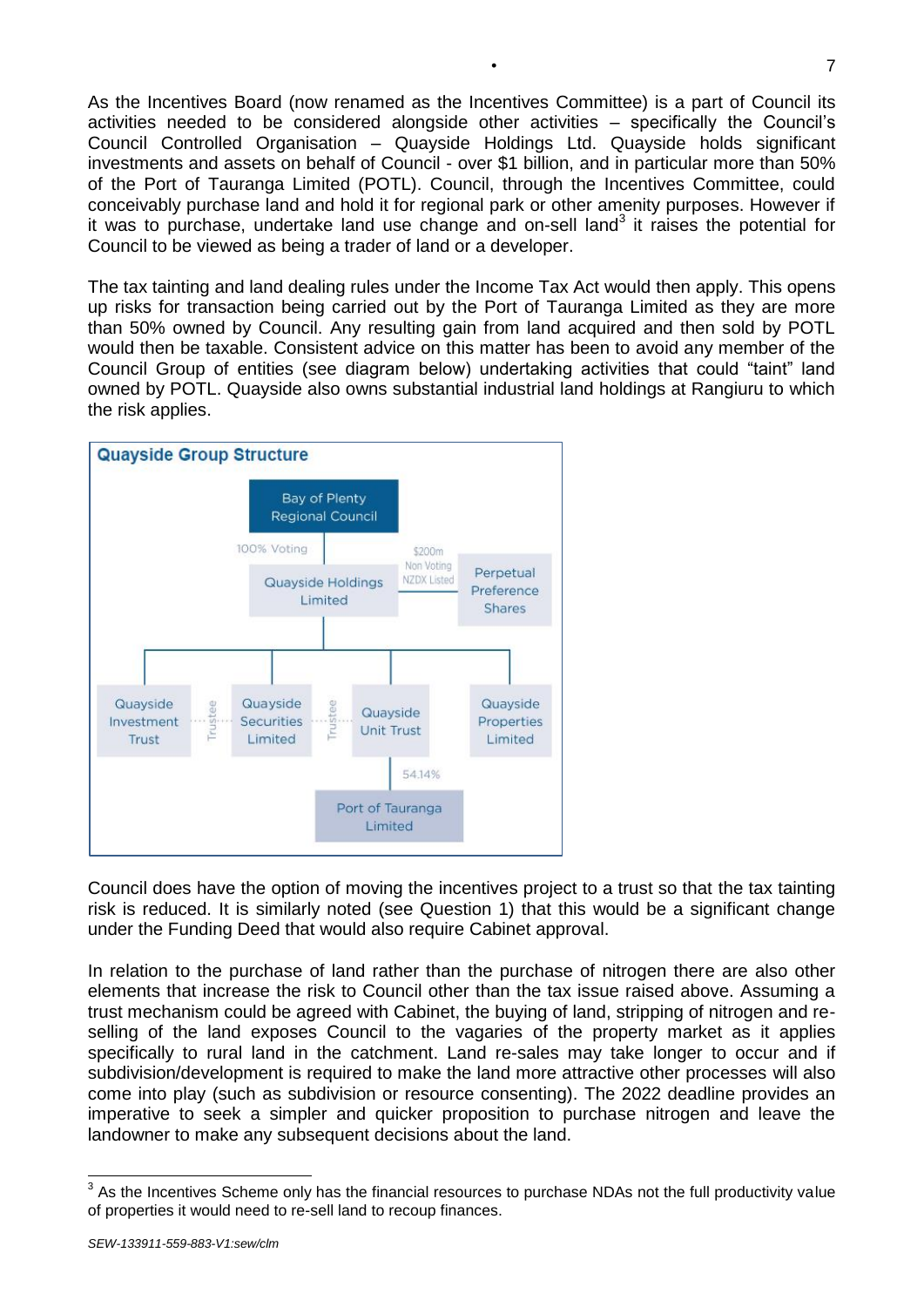**[5] What do Bay of Plenty Regional Council Farm Quality Programme, Environmental Programme and Property Plans (as required via different rules in the Regional Land and Water Plan) involve / cover? Approximately how many farms within the catchment would already have one of these in place for their farm?**

The Regional Council have a number of land management and environment plans that are available to the community with associated funding. Most of these relate to biodiversity, riparian and land use management and intend to enhance the water quality of lakes and streams or for erosion control. Actions within these plans include riparian planting, fencing of water ways for stock exclusion and the identification of alternative water sources for stock. Such plans are voluntary however these have often helped land owners comply with permitted conditions of the Regional Land and Water Plan such as Rule 10 – Grazing of Land and Rule 6 - Controlled Stock Crossings.

Other plans include effluent management plans for dairy operations. In total 24 dairy effluent management plans have been approved by Council. The content of these plans relate to the timing, scale and location of effluent discharge from dairy sheds.

| <b>No</b> | <b>Plan Type</b>                               | <b>Comments</b>                                                                                                                           |
|-----------|------------------------------------------------|-------------------------------------------------------------------------------------------------------------------------------------------|
| 24        | <b>Dairy Effluent Plans</b>                    | Submitted as part of application for Dairy Effluent Resource<br>Consent                                                                   |
| 3         | Environmental<br><b>Management Plans</b>       | Voluntary agreements entered into by landowner and<br>BOPRC. Plans have both a sustainable land use and biodiversity<br>focus.            |
| <b>17</b> | <b>Biodiversity</b><br><b>Management Plans</b> | Voluntary agreements entered into by landowner and<br>BOPRC. Plans have a biodiversity focus.                                             |
| 41        | <b>Riparian Management</b><br>Plans            | Voluntary agreements entered into by landowner and<br>BOPRC. Plans have a sustainable land use focus.                                     |
| 321       | <b>Environmental Plans</b>                     | Historic voluntary agreements entered into by landowner and<br>BOPRC. Plans may have a sustainable land use and/or biodiversity<br>focus. |

An overview of the number of plans submitted and approved by council is provided in the below table.

Dairy farms within the catchment would also have a Dairy NZ Sustainable Milk Plan and potentially a Fonterra Farm Plan. Drystock farms may have a Beef+Lamb Land Environment Plan. However the Council do not see these plans and any associated Overseer files. Therefore the Overseer files may not be built to Council standards and may not meet the requirements of PPC10.

## **[6] Please explain how for farms 1 and 7 shown in Appendix 11 from Sandra Barns, in the Council memorandum dated 22 March 2017 the current kg of kgN/ha/year exceeds the benchmark for the farms?**

Farms 1 and 7 are non-compliant with Rule 11 of the Regional Land and Water Plan with each farm having nitrogen losses that exceed their allocated benchmark.

It is noted that Farm 1 is an anomaly (as is Farm 2) with these having losses less that 20kg/ha such losses are not representative of a normal dairy farm.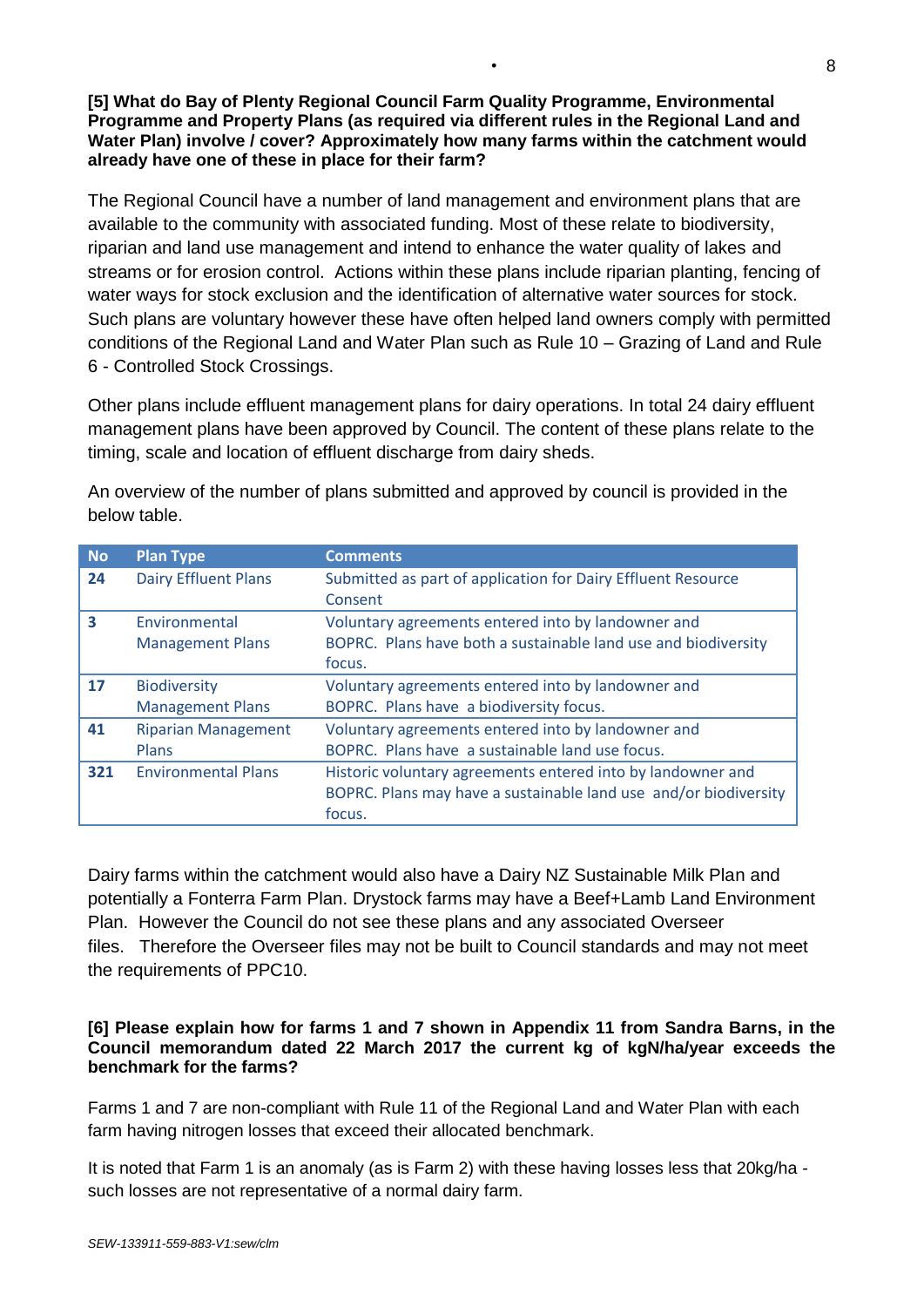Given the low level of losses, the subsequent low intensity activity in comparison to other dairy farms within the catchment and the minor level of non-compliance, compliance and enforcement action would not have been undertaken for Farms 1 and 2.

However going forward under PPC10 any farm exceeding their benchmark or derived benchmark will need to make immediate reductions to meet their 2017 or 2022 start point. This will effectively reduce any current non-compliance with Rule 11 within the catchment.

### **[7] Please provide a concise summary of the particular provisions that apply to tangata whenua ancestral lands in Plan Change 1 to the Waikato Regional Plan. The Commissioners realise that submissions on this Plan Change are yet to be heard, so there is no requirement to discuss the weight to be given to the provisions.**

Land use change that results in an increase in nutrient losses (i.e. forestry to farming) is a noncomplying activity. PPC1 has noted that such land use change may be desired on multiply owned Māori Land or settlement land within the catchment and has included Objective 5 and Policy 16 to guide the assessment of non-complying consent applications where these relate to multiply owned Māori land and land returned under Te Tiriti o Waitangi settlements. This approach intends to provide an element of certainty to applicants that the consent will be approved if the criteria of Policy 16 are met.

Objective 5 provides direction on the co-management of waterbodies to enable tangata whenua to have the ability to provide for the management of their own lands and resources, provide flexibility to achieve the optimal use of ancestral lands and to sustain a relationship with ancestral land, rivers and other water bodies.

#### *Objective 5: Mana Tangata – protecting and restoring tangata whenua values/Te Whāinga 5: Te Mana Tangata – te tiaki mete whakaora i ngā uara o te tangata whenua*

*Tangata whenua values are integrated into the co-management of the rivers and other water bodies within the catchment such that:*

*a. tangata whenua have the ability to:*

*i. manage their own lands and resources, by exercising mana whakahaere, for the benefit of their people; and*

*ii. actively sustain a relationship with ancestral land and with the rivers and other water bodies in the catchment; and*

*b. new impediments to the flexibility of the use of tangata whenua ancestral lands are minimised; and*

*c. improvement in the rivers' water quality and the exercise of kaitiakitanga increase the spiritual and physical wellbeing of iwi and their tribal and cultural identity.*

Policy 16 directly guides assessments completed under the non-complying Rule 3.11.5.7. Such assessments need to take into account the suitability of land for development and the ability for any short term targets to be achieved.

*Policy 16: Flexibility for development of land returned under Te Tiriti o Waitangi settlements and multiple owned Māori land/Te Kaupapa Here 16: Te hangore o te tukanga mō te whakawhanaketanga o ngā whenua e whakahokia ai i raro i ngā whakataunga kokoraho o Te Tiriti o Waitangi me ngā whenua Māori kei raro i te mana whakahaere o te takitini*

*For the purposes of considering land use change applications under Rule 3.11.5.7, land use change that enables the development of tangata whenua ancestral lands shall be managed in a way that recognises and provides for:*

*a. The relationship of tangata whenua with their ancestral lands; and*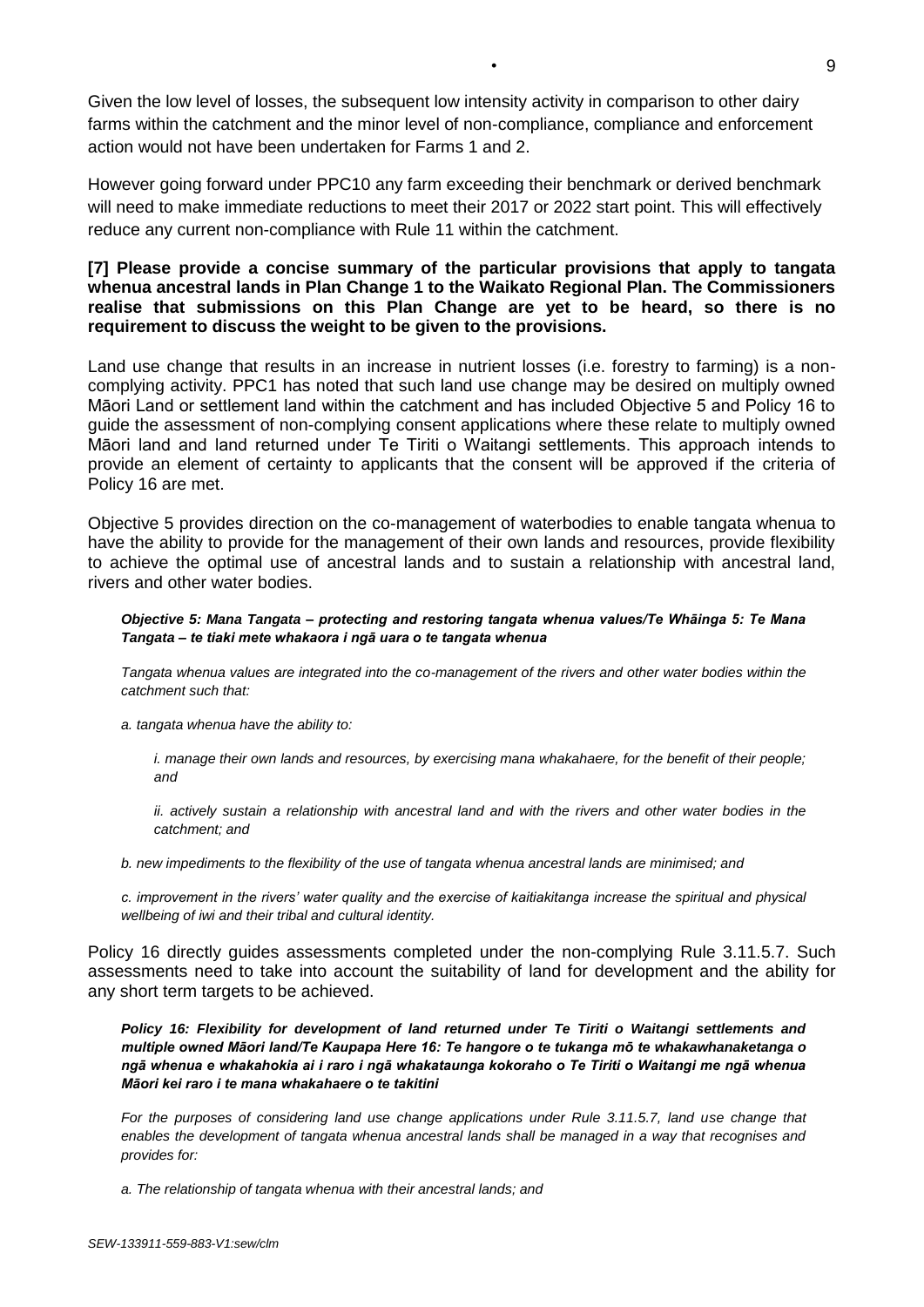*b. The exercise of kaitiakitanga; and*

*c. The creation of positive economic, social and cultural benefits for tangata whenua now and into the future;*

*Taking into account:*

*i. Best management practice actions for nitrogen, phosphorus, sediment and microbial pathogens for the proposed new type of land use; and*

*ii. The suitability of the land for development into the proposed new type of land use, reflecting the principles*  for future allocation as contained in Policy 7, including the risk of contaminant discharge from that land and the *sensitivity of the receiving water body; and*

*iii. The short term targets^ to be achieved in Objective 3.*

The approach taken by PC1 is not suitable for PC10. Providing for the intensification of land without providing any offset will reduce the ability to achieve the 2032 target.

Plan Change 1 also provides for land uses with low levels of nutrient loss to continue to operate and establish within the catchment. This approach is outlined within Policy 4 (shown below). However this policy also highlights that this situation may change in the future to ensure Objective 1 is achieved.

*Policy 4: Enabling activities with lower discharges to continue or to be established while signalling further change may be required in future/Te Kaupapa Here 4: Te tuku kia haere tonu, kia whakatūria rānei ngā tūmahi he iti iho ngā rukenga, me te tohu ake ākuanei pea me panoni anō hei ngā tau e heke mai ana*

*Manage sub-catchment-wide diffuse discharges of nitrogen, phosphorus, sediment and microbial pathogens, and enable existing and new low discharging activities to continue provided that cumulatively the achievement of Objective 3 is not compromised. Activities and uses currently defined as low dischargers may in the future need to take mitigation actions that will reduce diffuse discharges of nitrogen, phosphorus, sediment and microbial pathogens in order for Objective 1 to be met.*

This reflects the approach of PC1 to gather and record information to identify and cap the level of losses from each farming enterprise. This is effectively a similar approach taken with Rule 11 of the Bay of Plenty Regional Land and Water Plan. The information gathered during this first stage will help to inform the future nutrient allocation methodology.

# **[8] Please explain when Rule LLR8 is intended to commence as it is unclear. There appears to be a disconnect with the Table on Page 13 of the Plan Change.**

The intent was to have no starting date for Rule LR R8. The reason for this is that this is somewhat of a catch-all provision which commences:

- when all other specified dates are exhausted, or
- for early resource consent applications

This rule commenced upon notification as it was intended to be available for use whenever required.

Rule LR R1 captures all nitrogen losses up until 30 June 2017. After that date Rule LR R8 may come into effect at any time. For example properties that do not meet permitted activity conditions from LR R3 to R7 are then captured by LR R8.

Even though rules LR R5 to R7 provide dates (between 1 July 2017 and 30 June 2022), if at any stage permitted activity conditions can't be met, the activity will default to LR R8 and therefore no starting date for Rule LR R8 is provided. With a start date (for example, 2022), activities that could not meet permitted conditions would become non-complying up to the start date. The preference was for these to first be considered as controlled activities, with non-complying being a second step.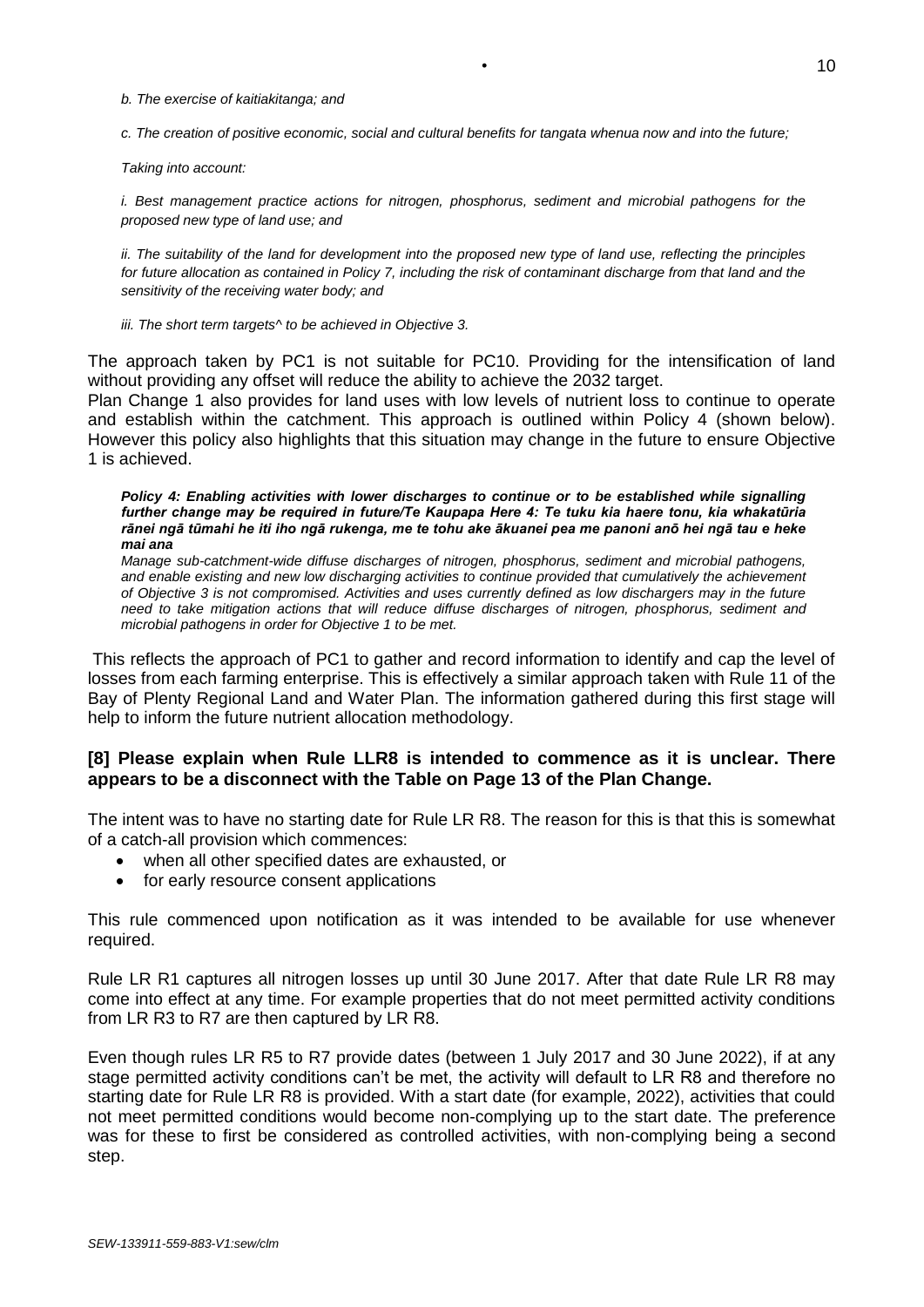By not having a date, landowners also have an option to gain early consent. During rule development, some landowners indicated they would get more certainty by having an early consent rather than waiting until 2022. Landowners may also want to engage with the Incentives Scheme with a confirmed, consented NDA.

An error has been corrected through the Council's submission as a date ("from 1 July 2022") was inadvertently left in the rule text as part of the drafting process

Reference to the 1 July 2022 default date in the Rule Summary flowchart (page 13) may be confusing and should be deleted if this diagramme is kept. The flowchart was not designed to capture every potential situation but only to be a summary. The staff recommendation is to remove the flowchart. Explanatory material outside of the regulatory plan can be used to provide guidance to users if needed.

# **[9] Are there any unintended deletions that have been recommended to Rule 11 that should be reconsidered?**

As outlined in Appendix 8 of the memorandum provided by Council to the hearing panel dated the 13 April 2017 it has been proposed by Council to reinstate Rule 11F. This enables any increase in losses from point sources to be managed in addition to diffuse sources within the Lake Rotorua catchment. This has now been reflected in the updated track change version of PPC10 – Version 7.

# **[10] Why do nutrient management plans require detail of effluent management, gorse management and water irrigation management?**

The Regional Land and Water Plan provides for the direct disposal and application of animal manure as a permitted activity under Rule 19 where this acts as a soil conditioner, mulch, has a beneficial effect on plant growth and does not require the direct discharge to waterbodies or have an adverse effect on soil health. It is considered that the actions listed within an Nutrient Management Plan would align and uphold this rule, and act as a mechanism to help to achieve compliance rather than conflict with this rule.

The take of water to support water irrigation systems is managed by the regional plan. Conditions relates to the size of water take, rate of abstraction and any effects on the water source. There is no focus on nitrogen management. The NMP is able to build on these existing activities through including actions relating to the timing and location of irrigation to avoid run off and increased losses from the enterprise.

Rule 32 requires a controlled activity consent to be approved for effluent discharge generated from dairy shed operations. Effluent management plans are generally approved under this rule. The general management of farm activities outside of the dairy shed is not covered by Rule 32 of the effluent management plan preventing areas where effluent can accumulate to be managed (stock crossing, tracks, stock yards). The Nutrient Management Plans intends to cover effluent management activities in place within the wider farm operations, which uphold the intent of Rule 19 and PPC10. It should also be noted that this rule only relates to dairy operations, there is the ability to manage effluent generated by drystock operations.

Gorse agreements are voluntary and also have eligibility criteria that must be met to enable such an agreement to be progressed. To be eligible for funding, conversion proposals must meet the following criteria: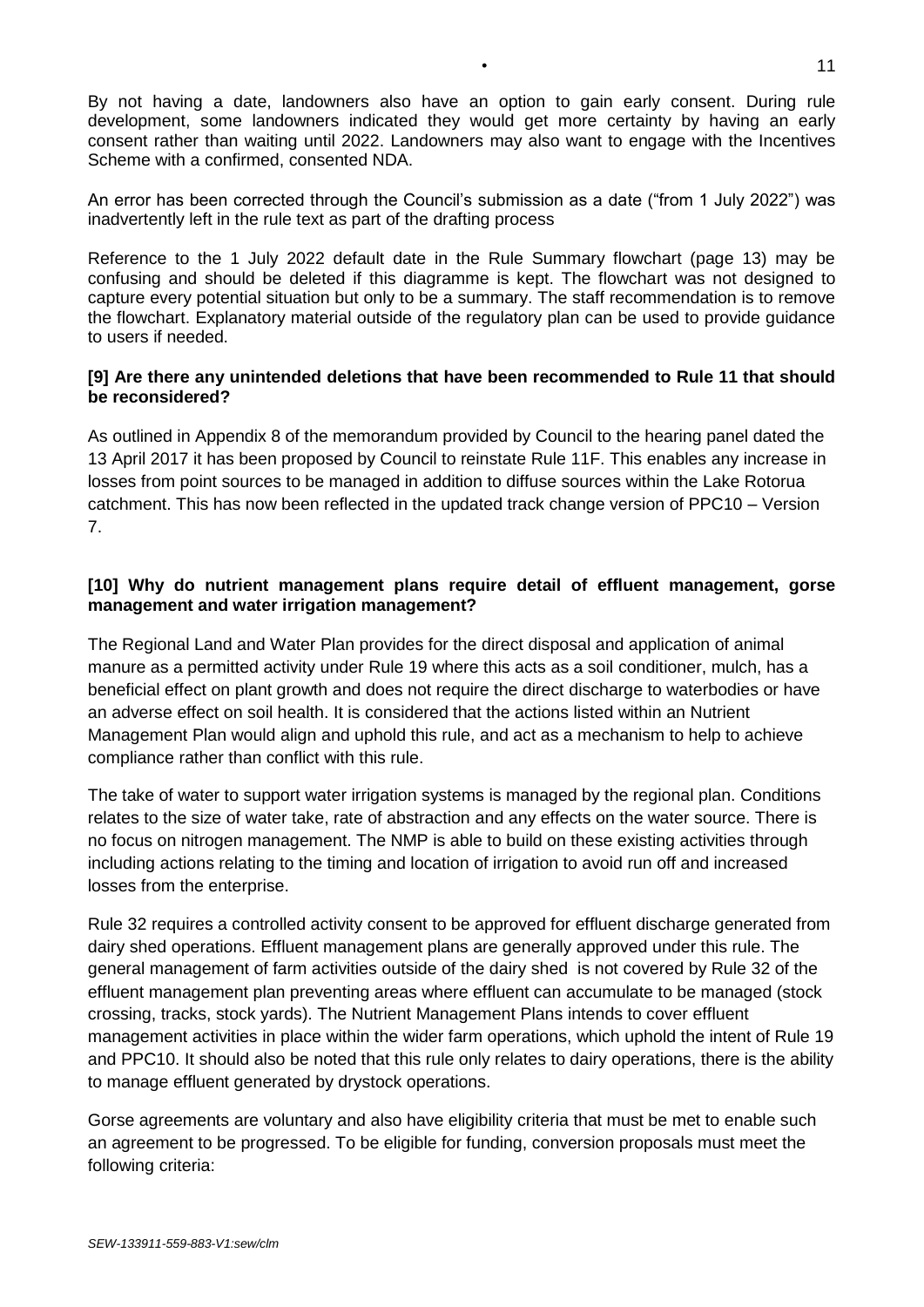1 Proposals must have a high degree of certainty of removing or suppressing mature gorse permanently.

2 Land must be within the Lake Rotorua groundwater catchment and within the Bay of Plenty region (see Appendix 3).

3 Land use changes must be to a N leaching rate equivalent to or less than forestry . This requirement may exclude tree species that fix nitrogen.

4 Net phosphorus losses (as measured by OVERSEER® or published science) must not exceed levels prior to conversion.

5 Landowners must be compliant with Regional Water and Land Plan Rules.

There will be instances where farms are not able to enter into such agreements due to the inability to meet the criteria or the unwillingness to convert the land into trees.

Gorse is not classified as a pest plant that requires eradication under Councils Regional Pest Management Plan 2011-2017 and is only required to be contained. Therefore there is no regulatory requirement for the removal of gorse. With gorse contributing losses of up to 35kgN/ha its permanent removal is important to enhancing lake water quality. Such removal can also contribute to a farm meeting a managed reduction target.

# **[11] : Question 11 follows under separate cover**

# **[12] What would the potential consequences be of enabling land presently in forestry, bush or scrub to be developed for drystock farming up until about 1 April 2020 (assuming this land is then provided the sector average for drystock)?**

The potential consequences of enabling forestry and bush and scrub land to develop up to the sector average for drystock are:

- an increase in nitrogen load to the lake and subsequent failure to meet the sustainable lake load of 435 tonnes of nitrogen; or
- further reductions in the future for existing pastoral activities in order to mitigate the increased nitrogen load from additional development or additional costs to the community to purchase more nitrogen out of the catchment.

# **If this was provided for, about how much land would the Council actually expect to be converted to drystock farming?**

The total area of forestry within the PC 10 boundary is 8008ha and the total area of bush and scrub within the PC 10 boundary 1666ha.

Answering this question requires a number of assumptions about landowner actions. A key consideration would be the creation of "gold rush" behaviour – the phenomenon where people respond to upcoming regulation. In this case there may be a heightened response to the three year window of opportunity before the conversion option was removed. While we can't know with certainty what would occur, it is clear that in the Lake Rotorua catchment there is high awareness of the nutrient constraints being placed on land. Although the costs of changing from forestry to drystock are high in relation to returns, an allocation of nitrogen may provide future benefits in other land uses.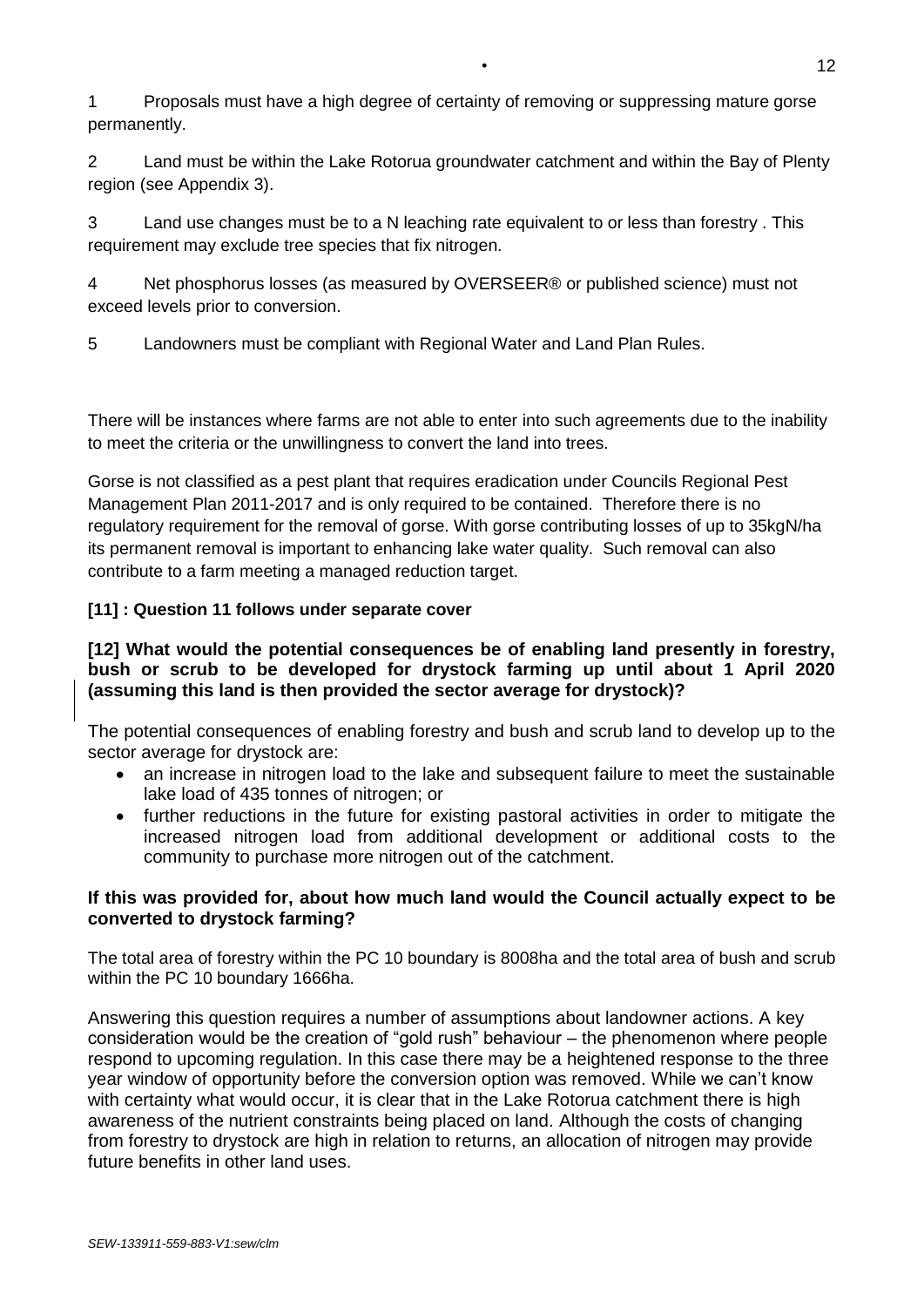For the purpose of estimating the potential consequence of a three-year window to allow conversion to occur the following assumptions have been applied:

- Total areas on LUC class 1-6 land: 6834 ha<sup>4</sup> forestry, 1319 ha<sup>5</sup> unprotected bush and scrub<sup>6</sup>. No conversion occurs on LUC class 7 or 8 land.
- Use of age class information for forestry in the Rotorua District<sup>7</sup> (is comparable to the PC10 catchment)
- No protected bush and scrub converts.
- Some unprotected bush and scrub would be retained by landowners for its ecological/landscape values)
- Sector average taken as being the 24.7 kgN/ha that applies under Schedule LR One. Bush and scrub has a leaching rate of 3 kgN/ha and plantation forestry has a leaching rate of 2.5 kgN/ha.

Human behaviour is complex, and so instead of trying to anticipate reaction to this opportunity, five potential scenarios for the 2017-2020 period are explored (Table 1):

| <b>Scenario</b> | <b>Forestry</b>                                                                                                  | <b>Bush and scrub</b>                                     |
|-----------------|------------------------------------------------------------------------------------------------------------------|-----------------------------------------------------------|
| Scenario 1      | 3.4% of forestry area becomes<br>available per year for three<br>years (based on CNI harvest<br>rates ${}^{8}$ ) | 50% of unprotected bush and<br>scrub is converted         |
| Scenario 2      | Over the three years early<br>harvest and cut to waste<br>occurs to release forest land                          | 50% of unprotected bush and<br>scrub is converted         |
| Scenario 3      | As in Scenario 2                                                                                                 | 75% of unprotected bush and<br>scrub is converted         |
| Scenario 4      | Land use change from forestry<br>to pasture based on changes<br>2008-2012 (LUCAS dataset) <sup>9</sup>           | 25% of unprotected bush and<br>scrub converted            |
| Scenario 5      | 100% of forestry on LUC class<br>1-6 converts                                                                    | 100% of unprotected bush and<br>scrub on LUC 1-6 converts |

**Table 1: Forestry and bush and scrub conversion scenarios**

For scenarios 2 and 3, the market is currently seeking trees for harvest. Given the drivers that would be created by a three year window it is plausible to assume:

- All 0 -5 year age class is cut to waste<sup>10</sup> 17.9%<sup>11</sup>
- Early harvest 25 year plus age classes $12$  8.2% $13$

-

<sup>4</sup> Refer to Table 1 of evidence by Gemma Moleta

<sup>5</sup> Refer to Table 2 of evidence by Gemma Moleta

<sup>&</sup>lt;sup>6</sup> These figures exclude DoC land and are likely to underestimate the actual areas calculated using Council's GIS layers.

<sup>7</sup> In Table 9.10 of the National Exotic Forest Description 2016. Prepared by MPI, FOA and NZFFA

 $8$  5,000 to 6,000 out of 176,000 total ha under CNIIHL ownership.

<sup>&</sup>lt;sup>9</sup> This is based on land use change from forestry to pastoral for the Bay of Plenty Region recorded in the Land Use and Carbon Analysis System (LUCAS) dataset, gathered by MPI. Caveats to this data are that it has an overall map accuracy of 92.5%. It is used in this scenario to provide a broad estimate of land use change over the 2008-2012 period.

Cutting to waste was observed at the ETS implementation point.

<sup>&</sup>lt;sup>11</sup> Refer to Table 9.10 of the National Exotic Forest Description 2016. Prepared by MPI, FOA and NZFFA

 $12$  There is a range of harvest ages from 25 years through to 36 years depending on growing conditions and owner preferences.

<sup>&</sup>lt;sup>13</sup> Refer to Table 9.10 of the National Exotic Forest Description 2016. Prepared by MPI, FOA and NZFFA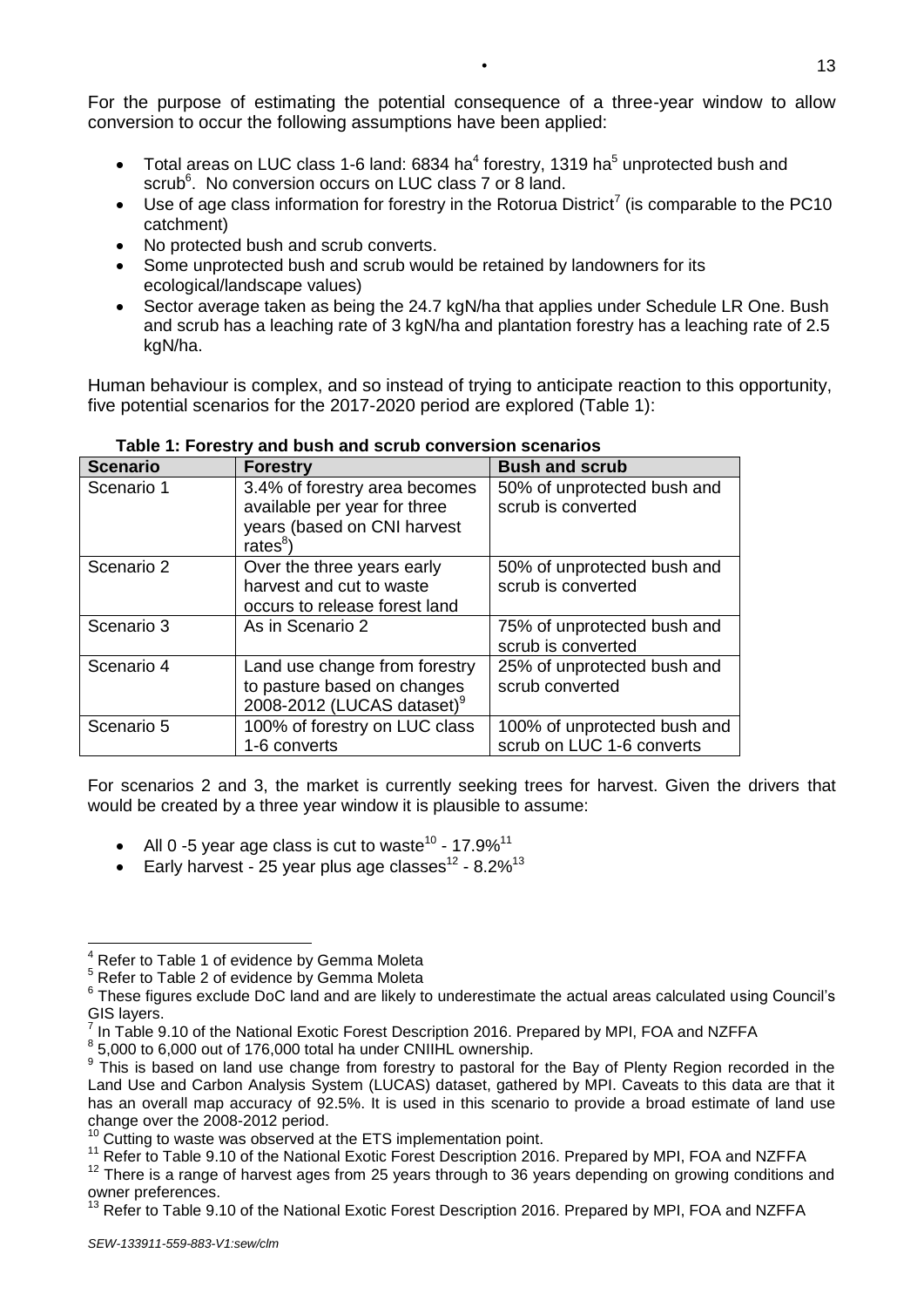Scenario 4 uses an estimate of land use change from forestry to pastoral for the 2008-2012 period based on the LUCAS dataset (see Footnote 3). The dataset provides land use change information for both pre 1990 planted forest and post 1989 forest. Table 2 shows the percentages converted to grassland from both types of forest. The LUCAS data percentage represents a low risk scenario however this ignores the drivers that would exist if a land use conversion opportunity was offered and the future opportunities and increased land value that would be factored into decisions.

Higher prices in outputs (such as milksolids) are a key driver for the shift from forestry to pastoral farming seen in the LUCAS dataset. Such change tends to increase the value of the capital asset – the land. Changes in land use in the Lake Rotorua catchment will be driven by expected prices from output from drystock farming (for example) in the short and longer term, and the value that landowners put of the future opportunities for the land. The value of the land itself is dampened by the ability to use nitrogen in this nitrogen-constrained catchment.

| Table 2: Forestry and bush and scrub conversion 2008-2012 |  |  |
|-----------------------------------------------------------|--|--|
|                                                           |  |  |

| <b>Bay of Plenty land</b><br>use change between<br>2008 and 2012 | Pre-1990 planted<br>forest | Post 1989 forest                                                                      | <b>Overall percentage</b><br>change |
|------------------------------------------------------------------|----------------------------|---------------------------------------------------------------------------------------|-------------------------------------|
| 0.66% conversion to<br>pastoral                                  |                            | 6% conversion<br>(potentially harvested<br>early depending on<br>species) to pastoral | 1% conversion to<br>pastoral        |

| Scenario 1 – based on CNI harvest rates           | Area    | Increase in N |
|---------------------------------------------------|---------|---------------|
| 3.4% of 6834 ha forest (per year for three years) | 697 ha  | 15.5t         |
| $(+22.2kg N/ha)$                                  |         |               |
| 50% of 1319 ha bush and scrub (+21.7kg N/ha)      | 660 ha  | 14.3t         |
| <b>Total</b>                                      | 1357 ha | 29.8t         |

| Scenario 2 – "gold rush" for forestry        | Area    | Increase in N |
|----------------------------------------------|---------|---------------|
| 26.1% of 6834ha forestry (+22.2kg N/ha)      | 1784 ha | 39.6t         |
| 50% of 1319 ha bush and scrub (+21.7kg N/ha) | 660 ha  | 14.3t         |
| Total                                        | 2444 ha | 53.9t         |

| Scenario 3 - "gold rush" for forestry        | <b>Area</b> | Increase in N |
|----------------------------------------------|-------------|---------------|
| 26.1% of 6834ha forestry (+22.2kg N/ha)      | 1784 ha     | 39.6t         |
| 75% of 1319 ha bush and scrub (+21.7kg N/ha) | 989 ha      | 21.5t         |
| Total                                        | 2773 ha     | 61.1t         |

| Scenario 4 – LUCAS data %                    | <b>Area</b> | Increase in N |
|----------------------------------------------|-------------|---------------|
| 1% of 6834 ha forestry (+22.2kg N/ha)        | 68 ha       | 1.5t          |
| 25% of 1319 ha bush and scrub (+21.7kg N/ha) | 330 ha      | 7.2t          |
| <b>Total</b>                                 | 398 ha      | 8.7t          |

| Scenario 5 - Worst Case                      | Area    | Increase in N |
|----------------------------------------------|---------|---------------|
| 100% of 6834ha forestry (+22.2kg N/ha)       | 6834 ha | 151.7t        |
| 100% of 1319 ha bush and scrub (21.7kg N/ha) | 1319 ha | 28.6t         |
| Total                                        | 8153 ha | 180t          |

The above scenarios provide a view of the potential scale of change that may occur with an opportunity for forestry and bush and scrub land to develop up to the sector average for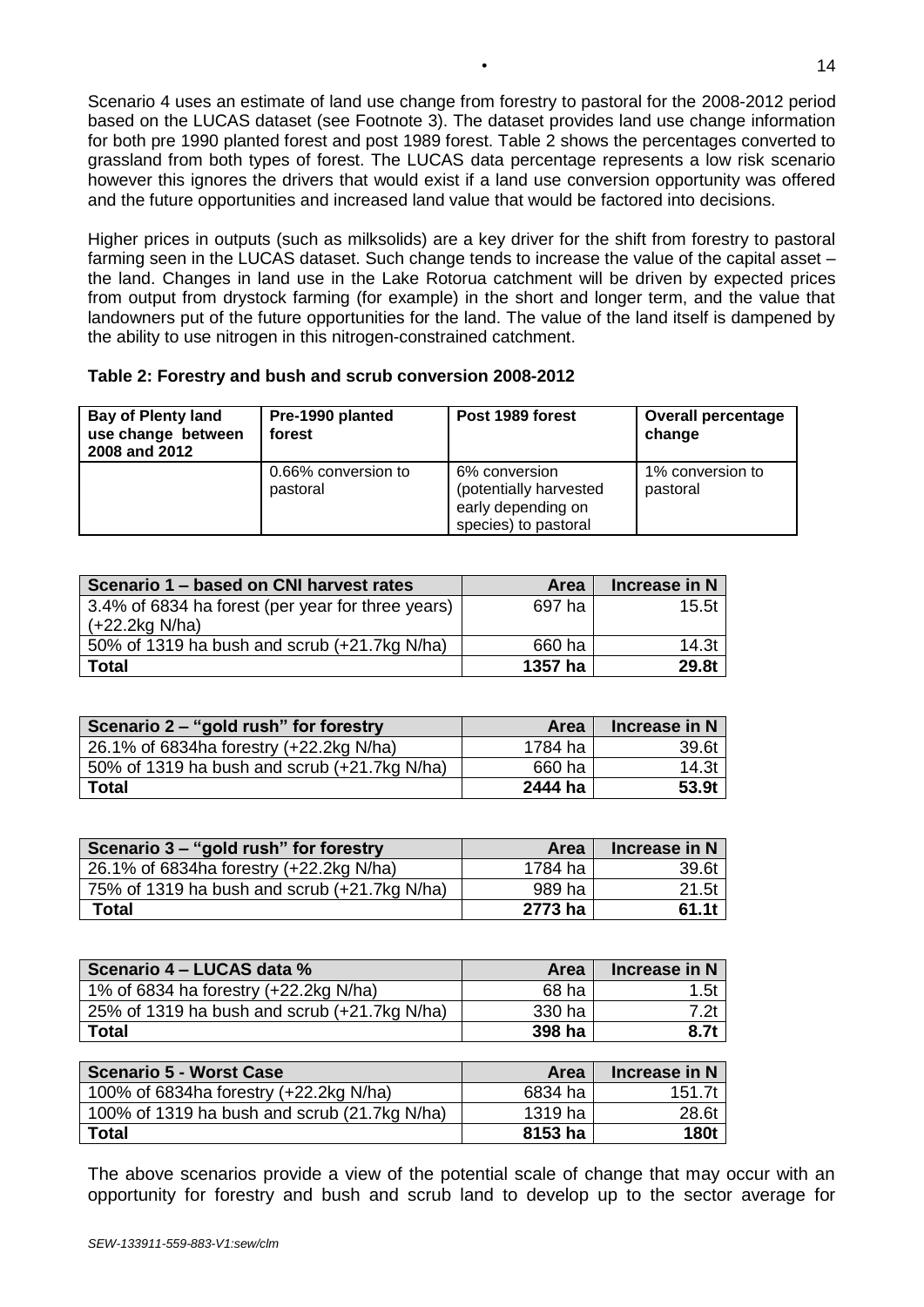Drystock. The worst case and LUCAS scenarios are less likely to occur. The other scenarios result in increases in Drystock area in a range from 1356 ha to 2773 ha.

There remains the risk of these scenarios being underestimates. However, as pointed out above, it is not possible to predict human behaviour with certainty. If a short term exemption to restricting land use conversion is provided similar large scale conversions could occur as those seen in the Waikato recently. For example in 2015 the Ata Rangi development converted approximately 2,500ha of forestry to dairy and a further 500ha of forestry to drystock on the edge of Lake Mangakino between Whakamaru and Tokoroa. If 3000ha of forestry land was to convert to the drystock average this would be equivalent of 67 tonnes of nitrogen.

# **Impact of Scenarios**

The key issue of any scenario is that the result is a significant **increase** in nitrogen loss to Lake Rotorua. Scenario 2 as a mid-range result is equivalent to 48% of the total required pastoral reductions to 2032. This would then necessitate further reductions being achieved from the existing pastoral sector to deliver the 435 TN sustainable lake load as directed by the RPS.

If for example the addition and subtraction occurred only within the Drystock sector the increase in area by 2444 ha (Scenario 2) would need to result in a substantial decrease in the upper range boundary to achieve a consequential reduction of 53.9 TN. The upper range would need to drop from 54.6 kgN/ha to 26 kgN/ha. This would introduce substantial risks for Drystock farming enterprises. As the permitted activity level is the bottom of the Drystock range (which cannot therefore realistically be shifted) the commensurate change in the upper range limit is significant.

If the gains that would accrue to converted properties needed to be offset by greater losses in existing Drystock properties then unless a specific forecast could be made there may need to be some uncertainty accepted until the degree of impact is known. At that point (assume in April 2020) NDAs could be confirmed on whatever basis was deemed reasonable. For example, using the above case where the gains and losses occur only within the Drystock sector NDAs that are proportional to the sector load could be issued post-April 2020.

It would be uncertain how this might affect the operation of the Incentives Scheme. Depending on the approach used to offset the increased losses the Incentives Scheme may not be able to secure NDA from the Drystock sector unless the risk of changing NDAs was built into the purchase agreements and part of the payment was deferred until such time as the final NDA was known.

If such an allocation were to be adopted, consideration would need to be given to how land would be judged to have been converted and therefore attract the drystock allocation. For example, is allocation appropriate if forestry land was logged but not cleared, or if land was grassed and infrastructure and stock installed?

What is unknown is whether land owners are financially in a position to invest. It is more likely that post-1989 forest would be converted. A more positive asset value may also drive investment – and also that the option is a limited-time opportunity. The value may also depend on the approach to securing further nitrogen discharge reductions, such as whether newly converted land was subject to the commensurate reduction - this could have a negative impact on conversion proposals.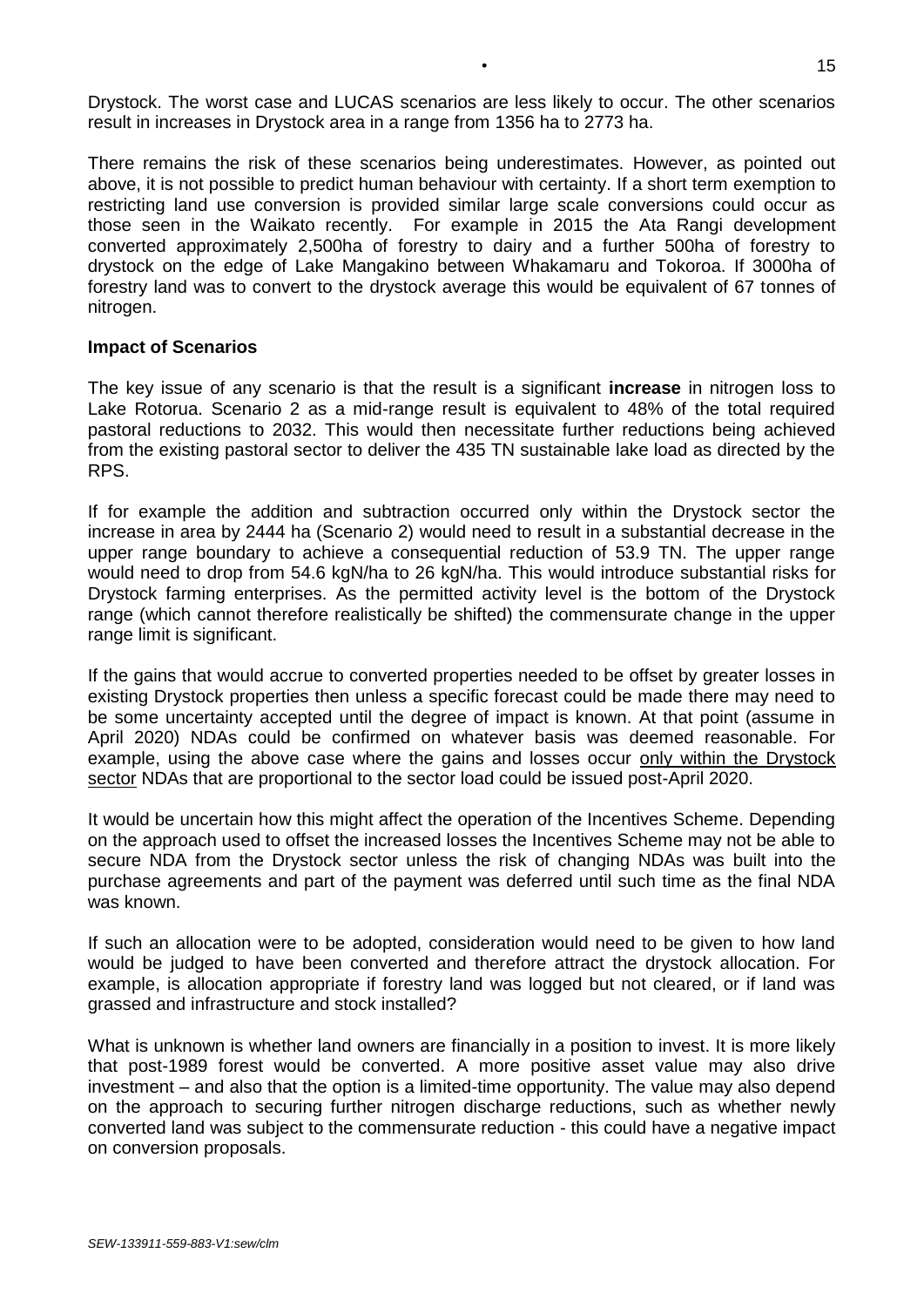Whether the nitrogen allocation granted under this type of approach could be sold should also be considered. If the state of conversion required minimal investment (such as logging only) there could be a risk of land remaining in forestry for a windfall gain rather than for the purpose of changing land use. It could be argued that this is neutral in a policy sense and is a decision for land owners to make (productive land or financial return). Consideration may also need to be given to whether conversions need to stay converted.

It is assumed that if land was allowed to be converted the owners would seek the 24.7 kgN/ha level rather than stay as a permitted activity at the equivalent of 18 kgN/ha.

# **[12] Continued - How much of this might be land owned or managed by tangata whenua?**

Tangata Whenua (including Te Ture Whenua and Settlement land) own:

- 4855ha<sup>14</sup> (or 71%) of forestry land on LUC 1-6 land within the PC10 boundary.
- 465ha<sup>15</sup> (or 35%) of the unprotected bush and scrub land on LUC 1-6 land within the PC10 boundary.

These proportions would apply to the above scenarios – noting this is a relatively high level analysis. Council does not have access to data figures for land managed but not owned by tangata whenua.

# **Q 12: Appendix 1: Radiata Pine age class applied to Lake Rotorua Groundwater Catchment Forestry Area (LUC 6 and better)**

| Age<br>class | $1 - 5$<br>YEARS | $6 - 10$<br><b>YEARS</b> | $11 - 15$<br><b>YEARS</b> | $16 - 20$<br><b>YEARS</b> | $21 - 25$<br><b>YEARS</b> | 26-30<br><b>YEARS</b> | $31 - 35$<br><b>YEARS</b> | 36-40<br><b>YEARS</b> | 41-50<br><b>YEARS</b> | $51 - 60$<br><b>YEARS</b> | 61-80<br><b>YEARS</b> | Total |
|--------------|------------------|--------------------------|---------------------------|---------------------------|---------------------------|-----------------------|---------------------------|-----------------------|-----------------------|---------------------------|-----------------------|-------|
| Ha           | 9022             | 8058                     | 10869                     | 10225                     | 8017                      | 3505                  | 322                       | 238                   | 42                    |                           | 18                    | 50317 |
| %            | 17.9%            | 16.0%                    | 21.6%                     | 20.3%                     | 15.9%                     | $.0\%$                | 0.6%                      | 0.5%                  | $0.1\%$               | 0.0%                      | $0.0\%$               | 100%  |

-

<sup>&</sup>lt;sup>14</sup> Refer to Table 4 of evidence by Gemma Moleta

<sup>&</sup>lt;sup>15</sup> Refer to Table 5 of evidence by Gemma Moleta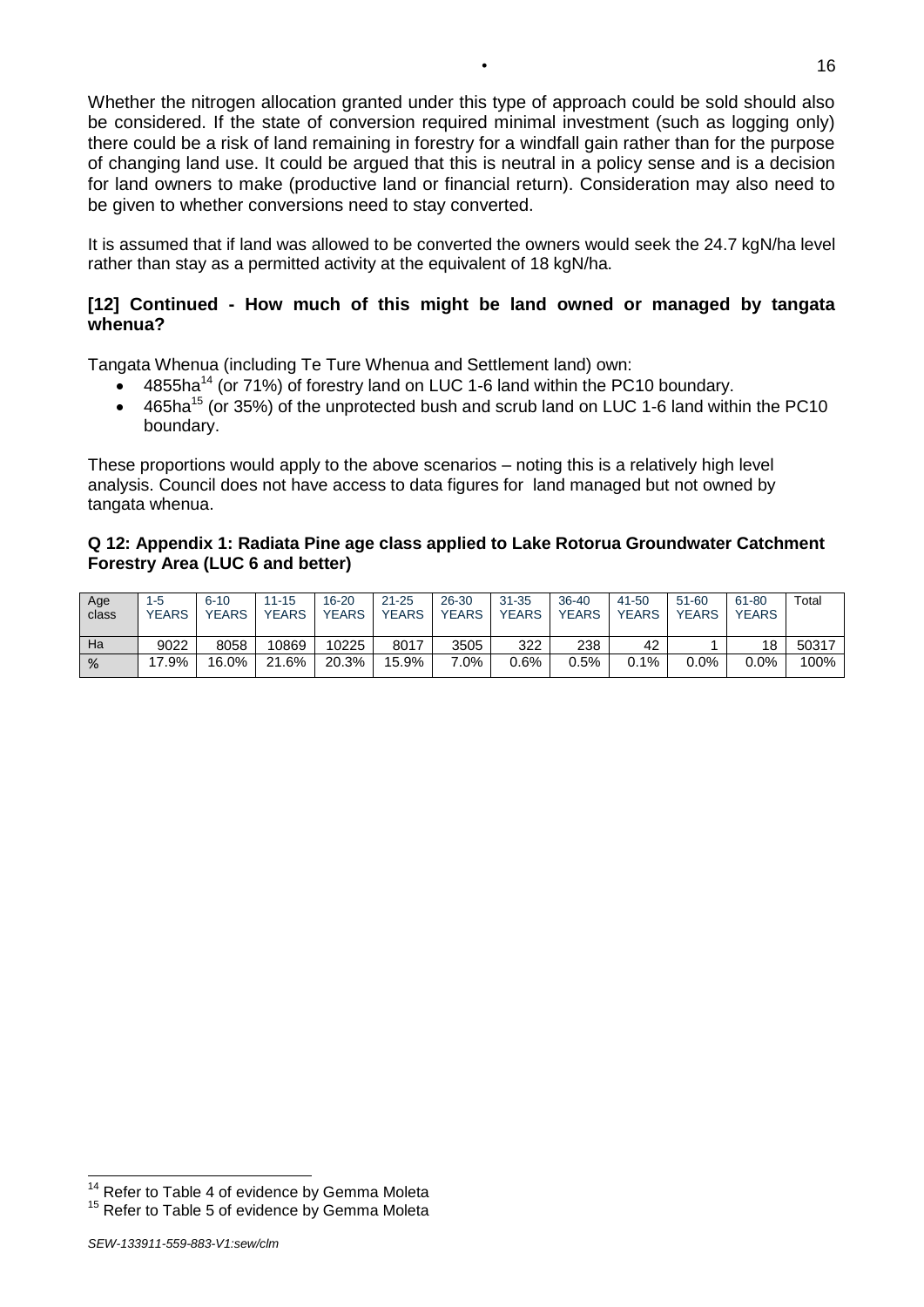# **Additional s42A report: final recommended changes**

# **1.0 Revised Staff Recommendations.**

- 1. The intent of this report is to provide an overview of the changes made to PPC10 since the section 42A report was released in January 2017.
- 2. The changes have been in response to evidence provided by submitters, outcomes of caucusing or clarification requested from the Hearing Panel.
- 3. In many cases these changes have built on or amended changes proposed in the initial Section 42A report. These changes are shown in red text within Proposed Plan Change 10: Lake Rotorua Nutrient Management – Version 7. This version is intended to supersede Version 5 that was released as part of the section 42A report. and more recently version 6.
- 4. Where no changes or subjects are specifically mentioned below the approach and recommended decision outlined within Councils Section 42A report dated January 2017 still stands.

# **2.0 Recommended changes to PPC10.**

# **2.1 Relationship of NPS-FM to PPC10**

**Submission** Points: 53-12, 75-29

- 5. During the presentation of Council's evidence the Hearing Panel requested Council staff provide information on how the Proposed Plan Change 10 (PPC10) could be amended to acknowledge its role in implementing the NPS-FM 2014 and include the relevant NOF attributes within PPC10.
- 6. PPC10 has a role in achieving the 435tN/yr target as specified by the RPS, and a role in achieving the 4.2 TLI outlined within Objective 28 of the Regional Land and Water Plan. As outlined by Professor Hamilton, achieving a TLI of 4.2 would result in a number of attributes listed within the NPS-FM 2014 being achieved.
- 7. To show how PPC10 fits with the TLI, and how PPC10 upholds the NPS-FM 2014 background information is proposed to be included within the introduction of PPC10.
- 8. For more detail on the reasons why the NoF attribute table should be included within PPC10 refer to Appendix 5 of Councils memorandum to the Hearing Panel dated 13 April 2017.

### **Council staff recommendation**

9. It is recommended that the Hearing Panel accept the revisions proposed within the track change version of PPC10 (version 7) that clarifies how PPC10 contributes to implementing the requirements of NPS-FM 2017.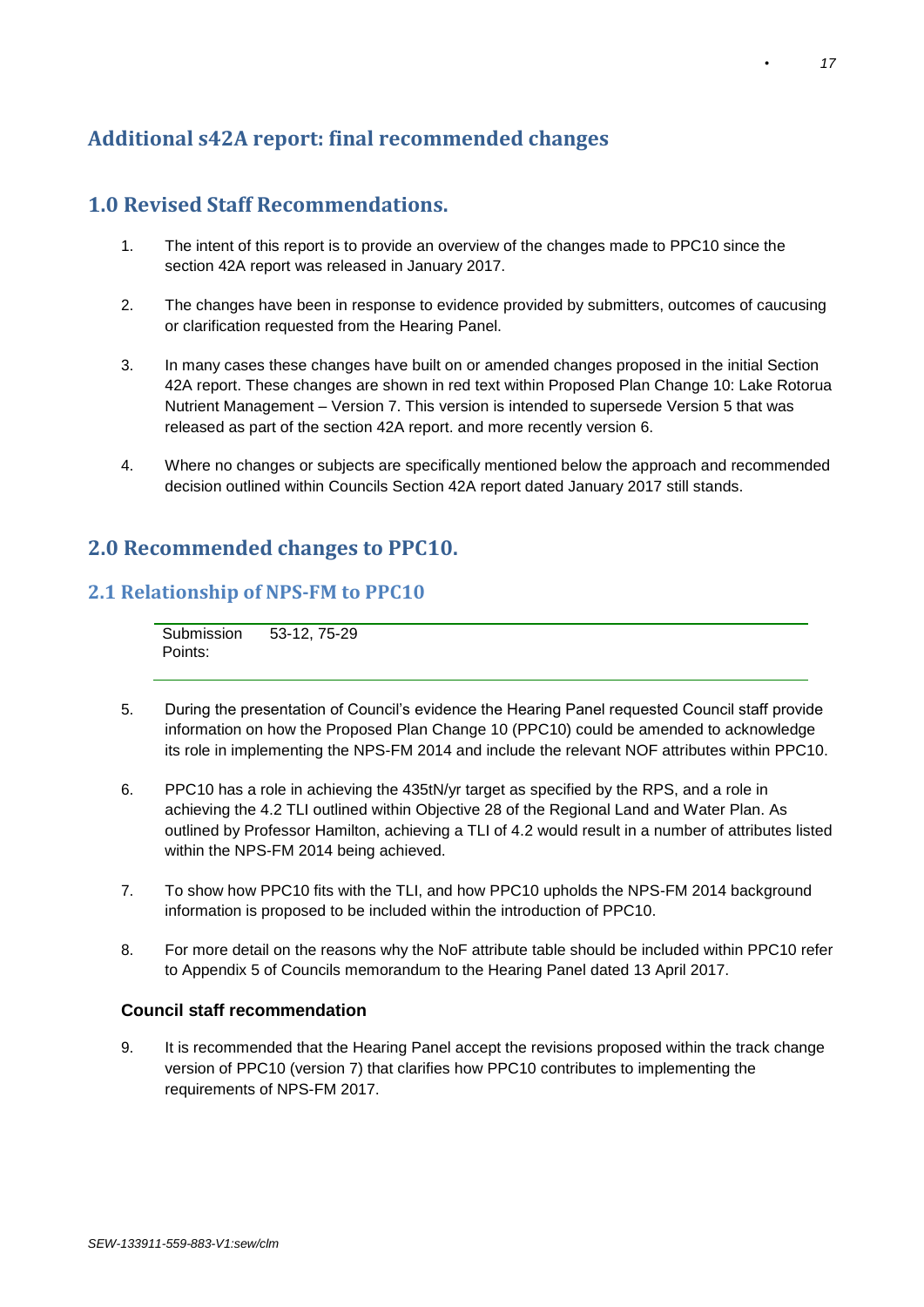# **2.2 The Management of Phosphorus by Plan Change 10**

- 10. In response to evidence presented during the hearings for Proposed Plan Change 10 the Panel requested Council to consider how phosphorus could be included within the plan change. In response to this caucusing was held with a group of representative submitters who referenced the need for Plan Change 10 to acknowledge or include phosphorus in their initial submission.
- 11. The general outcome of this caucusing was that submitters were in opposition to additional requirements to reduce phosphorus being included within PPC10. The consensus was for Council to support the development of catchment plans in partnership with the community and to provide information to the community regarding actions and research available on phosphorus management.
- 12. Amendments made to the plan change during this caucusing include:
	- a. Revising Policy LRP2 to provide direction on how the Council intends to manage and reduce phosphorus losses and provide alignment with Schedule LR6(5)(b).
	- b. Further enforcing the use of good management practices (Policy LR8).
	- c. Revisions to Method 5(e), (f) and the inclusion of Method 5(h) and (i).
	- d. Reducing the direction provided on phosphorus management within Schedule 6, this aligning with the initial intent of not 'telling farmers how to farm' and acknowledging that each farm has different characteristics causing different management methods to be appropriate for each farm.
- 13. An overview of the caucusing held and its outcomes are provided within Appendix 3 of Councils memorandum to the Hearing Panel dated 13 April 2017.
- 14. If further action is considered to be required to achieve the sustainable phosphorus load phosphorus rules could be developed through a future plan change process. It is considered that to include such rules at this time, without going through a Schedule 1 process is not appropriate with this preventing public participation.
- 15. It is noted that the hearing panel also requested clarification on what the sustainable phosphorus load for Lake Rotorua is. Currently this is outlined within Method 2(c), however it is acknowledged that the use of the words 'and internal' do not align with this intent, therefore this is proposed to be deleted. This was also supported by Professor David Hamilton during the presentation of his evidence to the Panel and outlined on Page 90 of the Memorandum provided by the Council to the Panel dated the 22 March 2017.

### **Council staff recommendation**

16. It is recommended that the Panel accept the revised approach to the management of phosphorus as outlined in the track change version of PPC10 (version 7).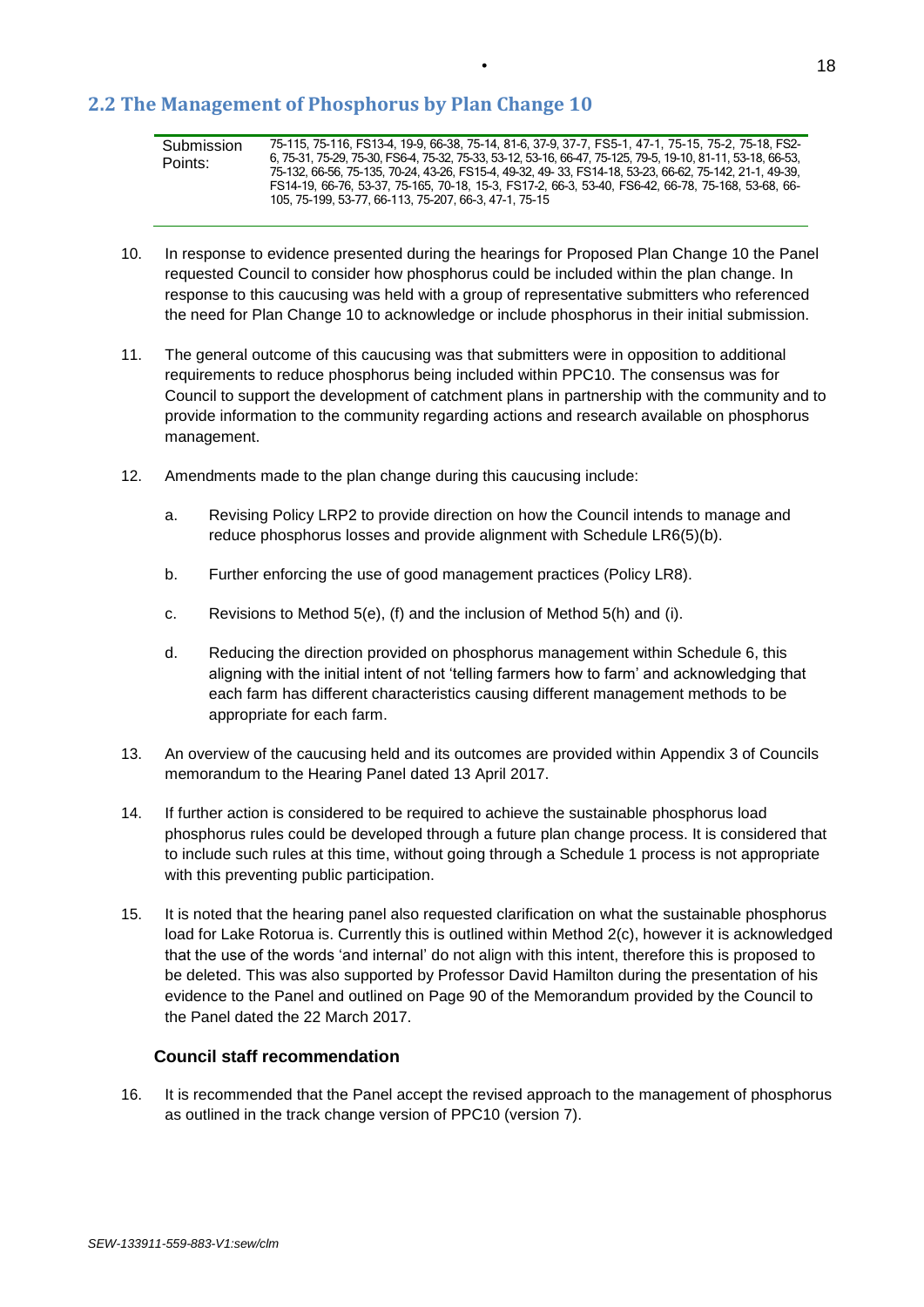# **2.3 The Use of OVERSEER® and Reference Files**

| Submission | 70-38 |
|------------|-------|
| Points:    |       |

- 17. Evidence received from the Fertiliser Association of New Zealand during the hearing process has highlighted discrepancies on how OVERSEER $^{\circledast}$  versions and the reference files have been referred to within PPC10.
- 18. In response to this Council have proposed amendments to the policy framework to highlight that the most current version of OVERSEER<sup>®</sup> will be used when determining nitrogen allocation, except for initial allocation purposes.
- 19. This has resulted in amendments being made to Policy LRP3(c), Policy LRP12, Schedule LR5 Introduction.
- 20. As a result of this grammar corrections have also been made to Policy LRP13(c).
- 21. Council continue to support the role OVERSEER<sup>®</sup> has within PPC10. Whilst the tool has a number of revisions to reflect new information, currently this is the only tool available that is able to robustly calculate losses from inputs. Providing reference files, nitrogen discharge allocations that take into account new versions of OVERSEER® align with the intent of PPC10 to provide for adaptive management by recognising the availability of new science.

### **Council staff recommendation**

22. It is recommended that the Hearing Panel accept the revised approach to relating to the use of OVERSEER $^{\circ}$  as outlined in the track change version of PPC10 (version 7).

# **2.4 Impacts on Population Growth and the operation of the Rotorua WWTP**

| Submission | 26-4, FS2-1, FS4-1, 26-15, FS2-3, FS4-3, 26-5, FS2-2, FS4-2, FS8-62,   |
|------------|------------------------------------------------------------------------|
| Points:    | FS12-5, 26-6, 26-18, FS2-4, FS3-1, FS4-4, FS8-63, FS12-6, 26-36, 26-40 |

- 23. Evidence presented by the Rotorua Lakes Council (RLC)supported the intent of proposed Policies LRP16, LRP17 and Method 5(g) but requested amendments to provide further direction for implementation purposes. An additional policy relating to other lake catchments was also suggested.
- 24. Caucusing was completed between Council staff and RLC staff and experts. This resulted in minor changes being proposed to the two policies and method.
- 25. It was also noted that amendments suggested by RLC to Schedule LR1(E) and accepted by Council were not completed in the revised track change released with Councils rebuttal statements. This has been corrected in the track change of PPC10 (version 7).
- 26. An overview of the caucusing held and outcomes are provided within the report entitled *'Record of Discussions between Bay of Plenty Regional Council and Rotorua Lakes Council'* released the 3 April 2017.
- 27. It is noted that the Hearing Panel have questioned if there is scope to include the amendments recommended in response the RLC's submission. in response to this reference to lake catchments outside of Lake Rotorua (refer to track change version 6 of PPC10) has been removed from Policy LR17. This reflects that PPC10 only relates to rural land uses within the Lake Rotorua catchment. The matter of scope will be addressed in more detail within Councils closing submission.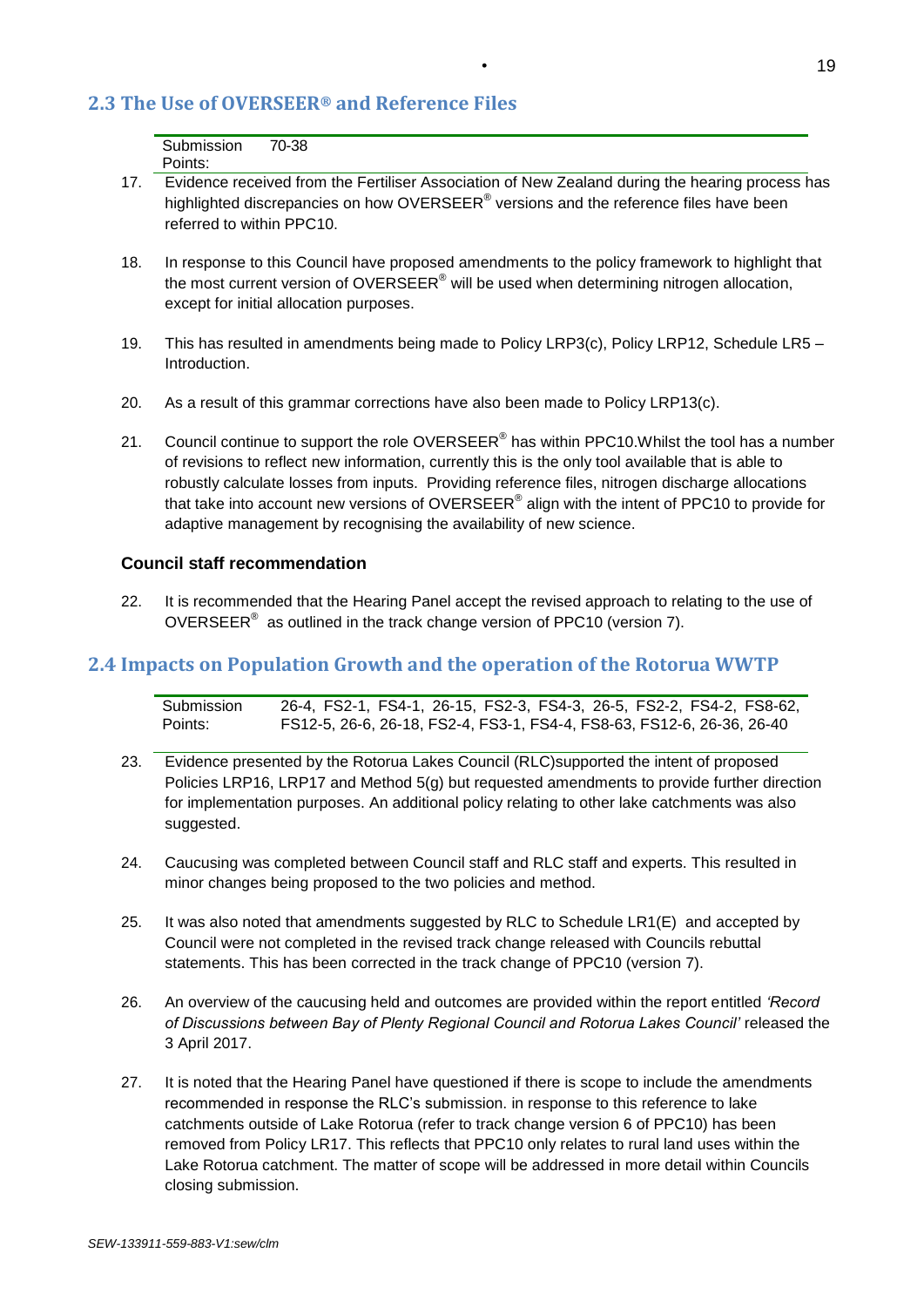### **Council staff recommendation**

28. It is recommended that the Hearing Panel accept the revisions made to Policy LR 16, LR17, Method 5(g) and Schedule LR1.

# **2.5 Schedule LR2 – Stocking Rate Table.**

Submission Points: 1-8, 44-1, 6-2

- 29. Evidence presented during the course of the hearing raised concerns with the restriction of stock numbers on small farm enterprises under 10ha in size. Key concerns related to the social impacts of reducing horse numbers, and the inability to efficiently manage grass growth and lifestyle lots with the stock numbers provided for by Schedule LR2.
- 30. Caucusing identified a number of options to amend schedule LR2. At all times the intent to achieve the overarching target of 435tN/yr was kept in mind along with the need to avoid the requirement of reallocation of the nitrogen load.
- 31. An overview of the caucusing held and outcomes are provided within Appendix 4 of the Councils Memorandum to the Panel dated 13 April 2017.

### **Council staff recommendation**

32. It is recommended that the Panel accept the revisions made to Schedule LR2 – Stocking Rate Table.

# **2.6 Definitions**

**Submission** Points: 21-11, 56-27, 53-66, 66-103, 71-8, FS6-67, 43-24, FS15-7

### 2.6.1 Clarification of Commercial Horticulture, Dairying and Cropping

- 33. In response to submissions received to PPC10 new definitions for Commercial horticulture, Dairying and Cropping were proposed to identify the scale of commercial activity intended to be managed by PPC10.
- 34. Evidence provides by Brown Owl Organics Ltd highlighted that the proposed definitions did not provided the level of clarification and certainty as intended. Caucusing held with the submitter and internal council discussions resulted in calculations being completed to determine losses from horticultural activities and a revised set of definitions being proposed along with an additional definition of community gardens (see PPC10 track change version 7).
- 35. An overview of the caucusing held and outcomes are provided within Appendix 1 of the Councils memorandum to the Hearing Panel dated 13 April 2017

### 2.6.2 House block

36. Evidence presented during the hearing highlighted inconsistencies with the definition and use of the term 'house block' by PPC10. These inconsistencies had been enhanced through changes made to Schedule LR5 to list the reference files for house block, plantation forestry and bush scrub (see Table LR8)